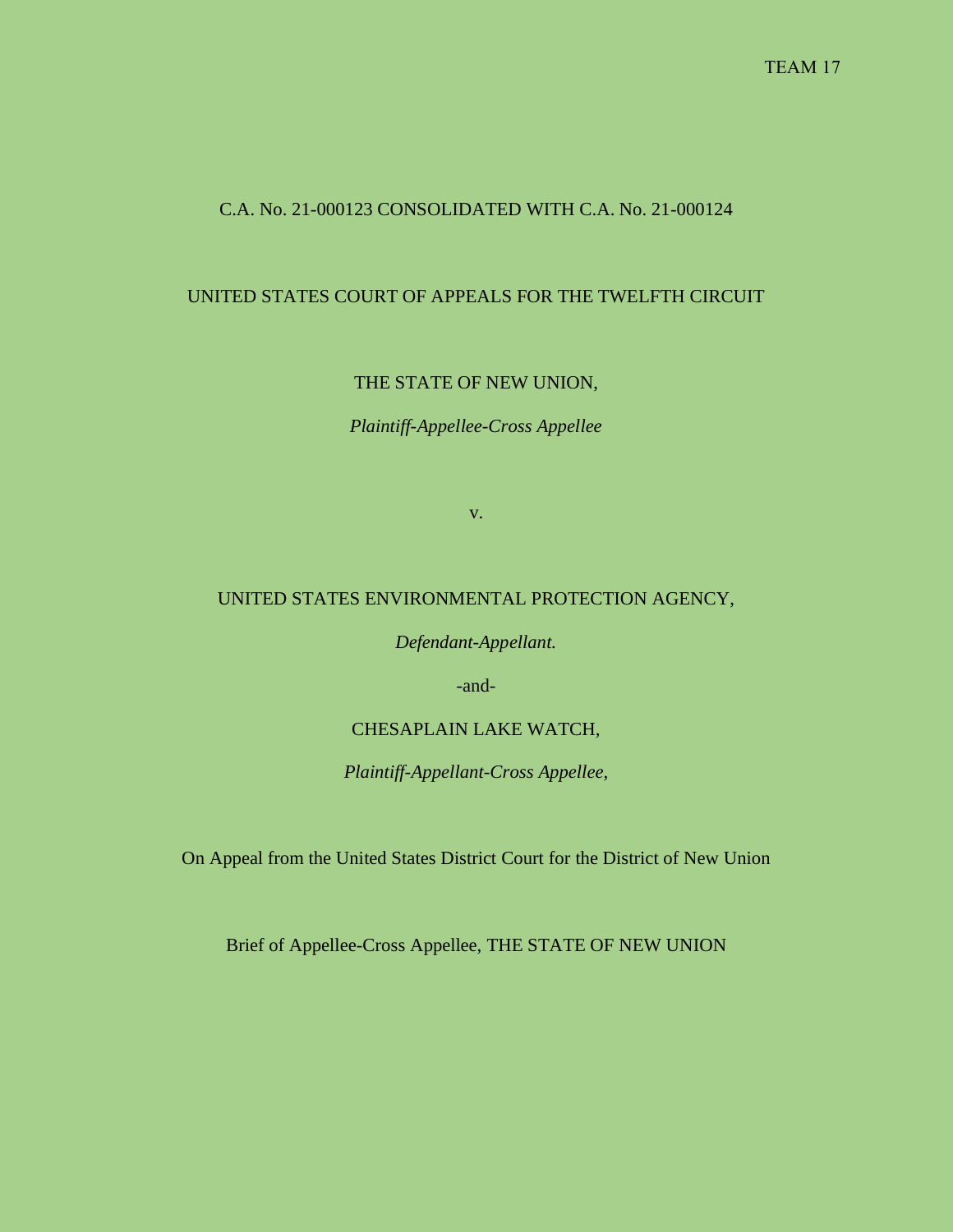|     | C. New Union Successfully Challenged EPA's Rejection of its TMDL in the District                                                                         |
|-----|----------------------------------------------------------------------------------------------------------------------------------------------------------|
|     |                                                                                                                                                          |
|     |                                                                                                                                                          |
|     |                                                                                                                                                          |
| I.  | EPA's Rejection of the New Union Chesaplain Watershed Phosphorous TMDL and<br>its Adoption of its Own TMDL and Implementation Plan are Ripe for Judicial |
|     | A. EPA's phosphorous TMDL and implementation plan are fit for review because no                                                                          |
|     | B. Lack of Adjudication of EPA's Chesaplain Phosphorous TMDL and<br>Implementation Plan Will Cause Hardship for the State of New Union17                 |
| II. | EPA's Rejection of the New Union Chesaplain Watershed Phosphorous TMDL<br>Based on New Union's Failure to Include Wasteload and Load Allocations Is      |
|     | A. "Total" is Unambiguous and Therefore Does Not Require Both Load Allocations                                                                           |
|     | B. Even if "total" is ambiguous, EPA's interpretation that TMDLs must include                                                                            |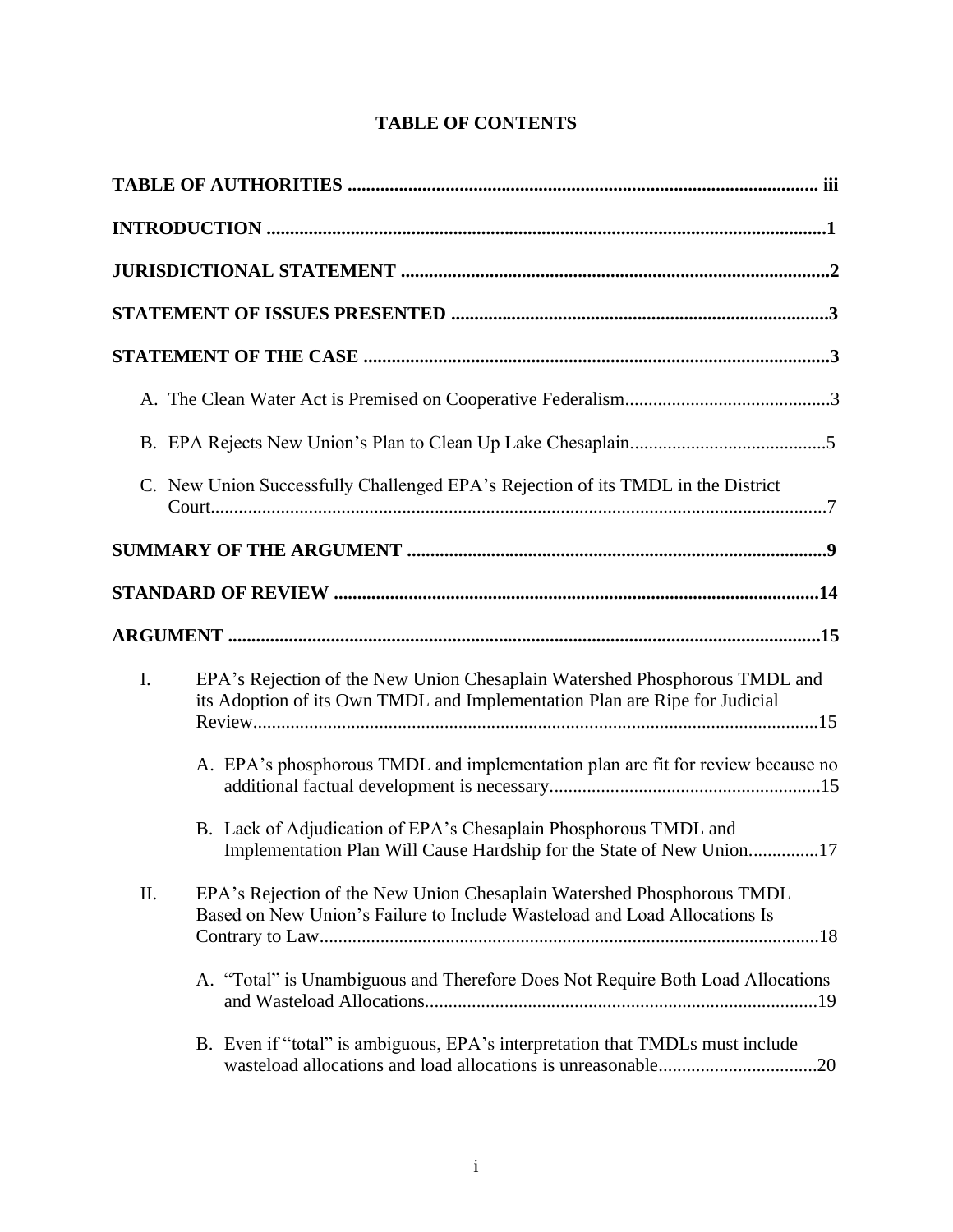| III. | The Adoption of Annual Pollution Loading Reduction Does Not Violate CWA §<br>.22                                                                          |
|------|-----------------------------------------------------------------------------------------------------------------------------------------------------------|
|      | A. The Clean Water Act $\S 303(d)$ 's use of "total maximum daily load" is                                                                                |
|      |                                                                                                                                                           |
| IV.  | Phasing in Pollution Loading Reduction Over Five Years Does Not Violate Clean                                                                             |
|      | A. CWA $\S 303(d)$ 's use of "total maximum daily load" is ambiguous when it comes                                                                        |
|      | B. EPA's use of a phased-in "total maximum daily load" is reasonable27                                                                                    |
| V.   |                                                                                                                                                           |
|      | A. EPA's BMPs recommendation was not arbitrary and capricious because they<br>merely suggested how New Union could reach discharge requirements under the |
|      | B. EPA's BMPs recommendation was not arbitrary and capricious because the<br>regulation about TMDLs is conditional and was not triggered31                |
|      | C. EPA's BMPs recommendation was not arbitrary and capricious because the<br>implementation of BMPs do not need to be reasonably assured32                |
|      | D. EPA's BMPs recommendation was not arbitrary and capricious because there was<br>no affirmative evidence in the record that New Union would not enforce |
|      |                                                                                                                                                           |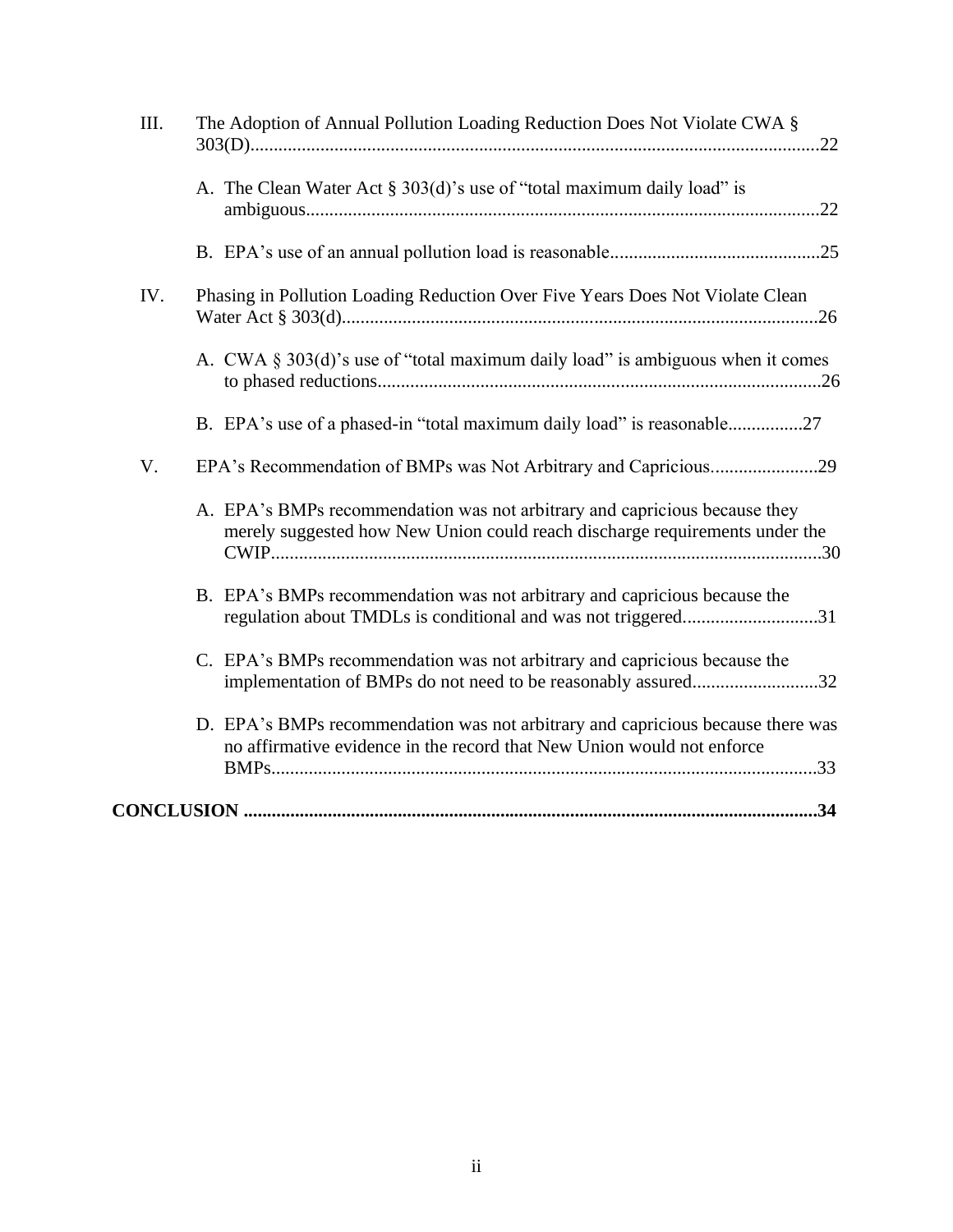# **TABLE OF AUTHORITIES**

# **Cases**

| Chevron U.S.A. Inc v. Natural Resources Defense Council, Inc, 467 U.S. 837 (1984)  passim  |
|--------------------------------------------------------------------------------------------|
|                                                                                            |
| Consumer Fed'n of Am. v. Dep't of Health & Human Servs., 83 F.3d 1497 (D.C. Cir. 1996)  21 |
| Duke Power Co. v. Carolina Environmental Study Group, Inc., 438 U.S. 59 (1978) 15          |
|                                                                                            |
|                                                                                            |
|                                                                                            |
|                                                                                            |
|                                                                                            |
|                                                                                            |
|                                                                                            |
|                                                                                            |
|                                                                                            |
| Motor Vehicle Mfrs. Ass'n v. State Farm Mut. Auto. Ins. Co., 463 U.S. 29 (1983) 14, 29, 30 |
|                                                                                            |
|                                                                                            |
|                                                                                            |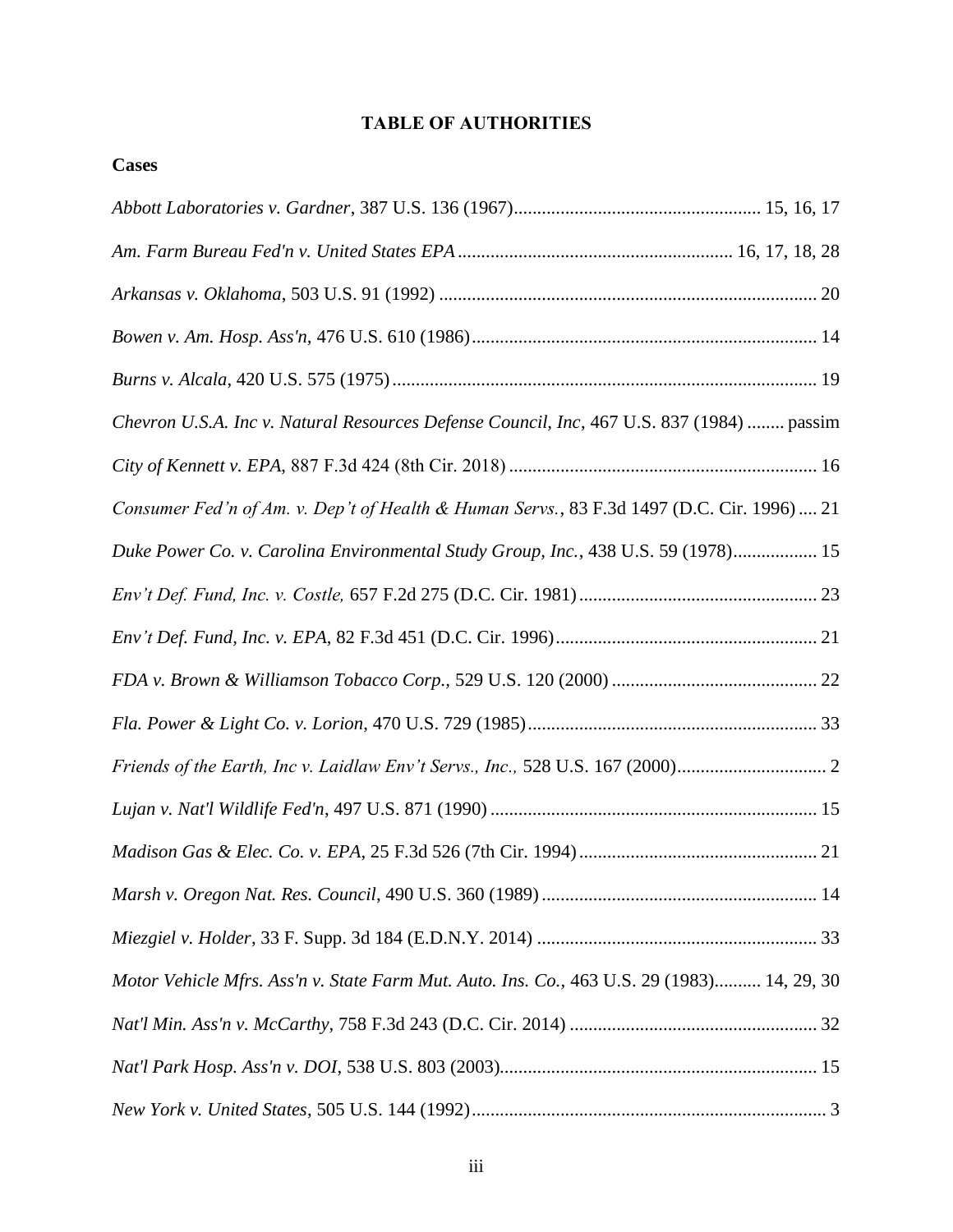# Rules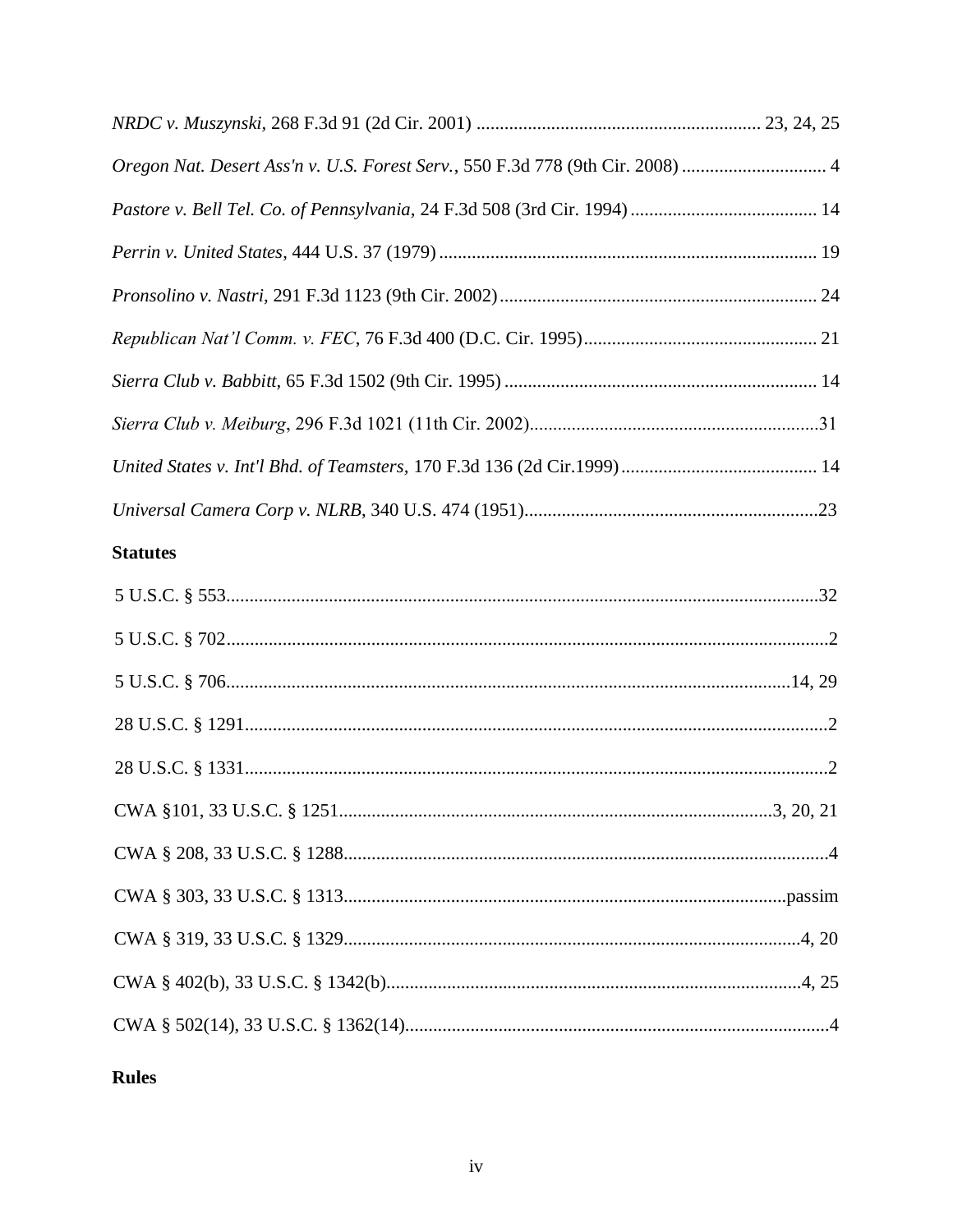| <b>Regulations</b>                                                                                                                                                                                                                                               |
|------------------------------------------------------------------------------------------------------------------------------------------------------------------------------------------------------------------------------------------------------------------|
|                                                                                                                                                                                                                                                                  |
| <b>Other Authorities</b>                                                                                                                                                                                                                                         |
| OFFICE OF WATER, U.S. ENVTL. PROT. AGENCY, ESTABLISHING TMDL "DAILY" LOADS IN LIGHT<br>OF THE DECISION BY THE U.S. COURT OF APPEALS FOR THE D.C. CIRCUIT IN FRIENDS OF THE<br>EARTH, INC. V. EPA, ET AL., NO.05-5015, (Apr. 25, 2006) AND IMPLICATIONS FOR NPDES |
| OFFICE OF WATER, U.S. ENVTL. PROT. AGENCY, MEMORANDUM: CLARIFICATION REGARDING                                                                                                                                                                                   |
| EPA, Basic Information about Nonpoint Source (NPS) Pollution, (July 8, 2021),<br>https://www.epa.gov/nps/basic-information-about-nonpoint-source-nps-pollution4                                                                                                  |
| EPA, Guidance for Water Quality Based Decisions: The TMDL Process (1991)32                                                                                                                                                                                       |
| EPA, History of the Clean Water Act (May 27, 2021) https://www.epa.gov/laws-                                                                                                                                                                                     |
| Frequent Questions about the Chesapeake Bay TMDL, EPA, https://www.epa.gov/chesapeake-bay-<br>tmdl/frequent-questions-about-chesapeake-bay-tmdl (last visited Nov. 11, 2021)28                                                                                   |
| Miriam Seifter, States as Interest Groups in the Administrative Process, 100 Va. L. Rev. 953                                                                                                                                                                     |
|                                                                                                                                                                                                                                                                  |
|                                                                                                                                                                                                                                                                  |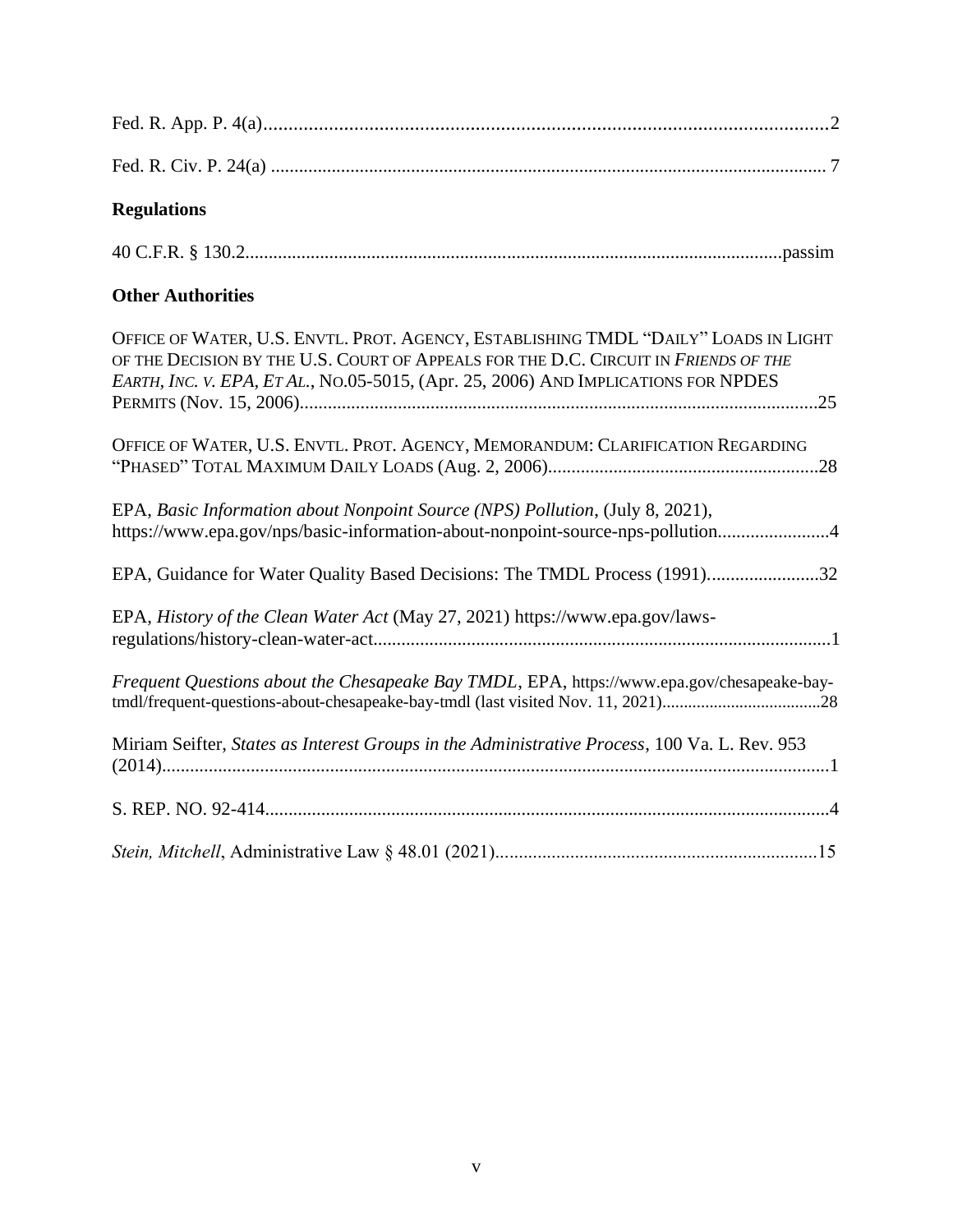| William L. Andreen, Water Quality Today--Has the Clean Water Act Been a Success?, 55 Ala. |  |
|-------------------------------------------------------------------------------------------|--|
|                                                                                           |  |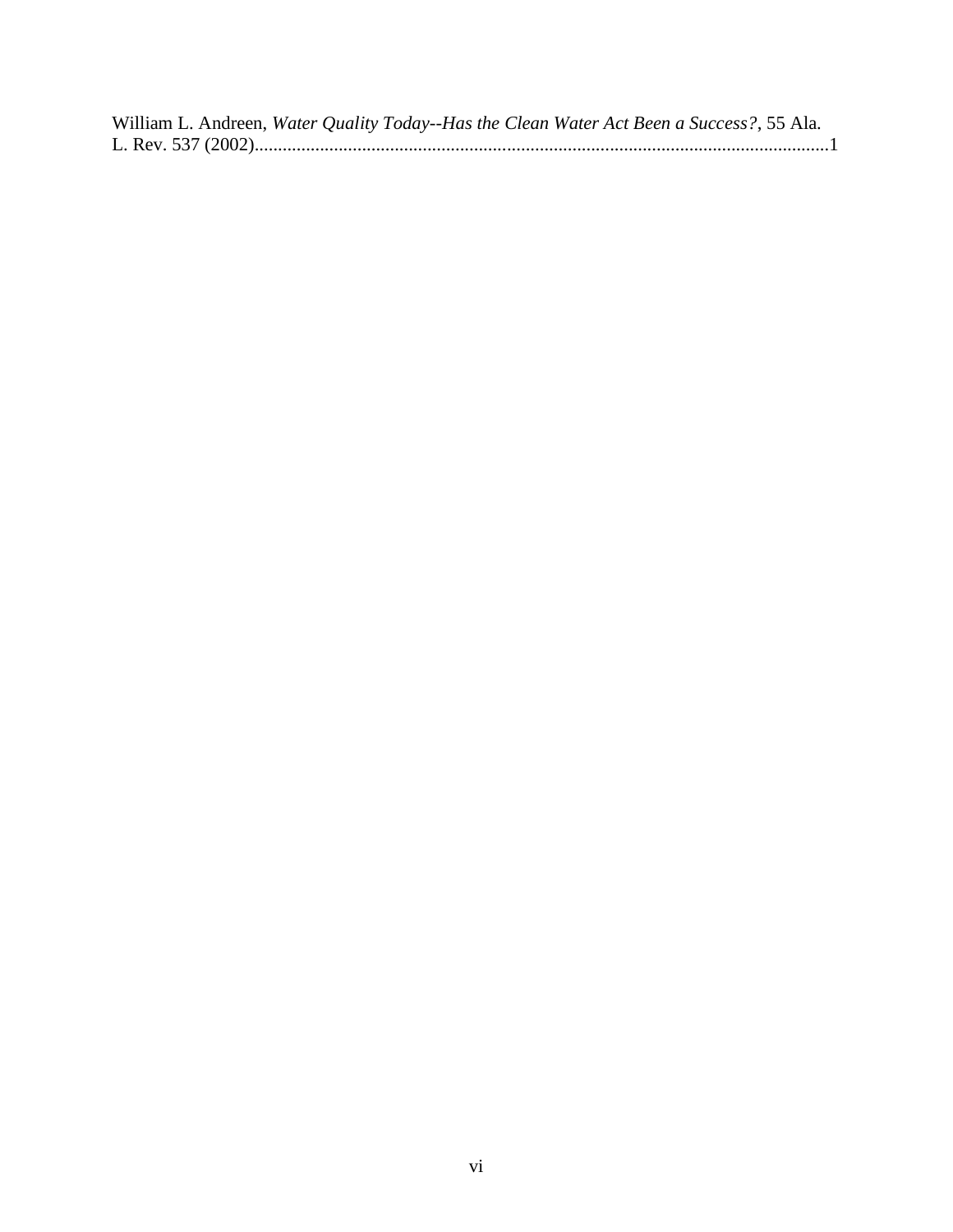#### **INTRODUCTION**

Central to the Clean Water Act ("CWA") is a cooperative federalist regulatory regime where the federal government and the states engage in joint efforts to improve water quality across the United States. This case considers the degree to which the U.S. Environmental Protection Agency ("EPA") can subvert state participation in water cleanup efforts. Specifically, it considers whether EPA can reject New Union's plan to clean up Lake Chesaplain and adopt its own preferred plan.

Congress first passed water legislation in 1948, but because of a growing public concern and scientific awareness of water pollution in the United States, Congress revamped the water legislation in 1972 to what is now commonly known as the Clean Water Act. EPA, *History of the Clean Water Act* (May 27, 2021) [https://www.epa.gov/laws-regulations/history-clean-water-act.](https://www.epa.gov/laws-regulations/history-clean-water-act) The cooperative framework of the CWA utilizes the states' specialized knowledge about their own waterbodies and the best strategies for mitigating water quality. Miriam Seifter, *States as Interest Groups in the Administrative Process*, 100 Va. L. Rev. 953, 993-994 (2014) (stating that "States in a federal system possess useful information on local circumstances, on political and economic trends, and most famously, on the results of their own regulatory experiments."). The CWA's reliance on the states' local understanding and knowledge of its waterbodies has drastically improved water quality across the United States since the CWA's enactment. William L. Andreen, *Water Quality Today--Has the Clean Water Act Been a Success?*, 55 Ala. L. Rev. 537, 573 (2002).

Here, New Union undertook efforts to clean up Lake Chesaplain—a lake within New Union's borders that is used for drinking, recreational, and commercial activities. Despite the CWA's cooperative federalist spirit, EPA rejected New Union's plan to clean up Lake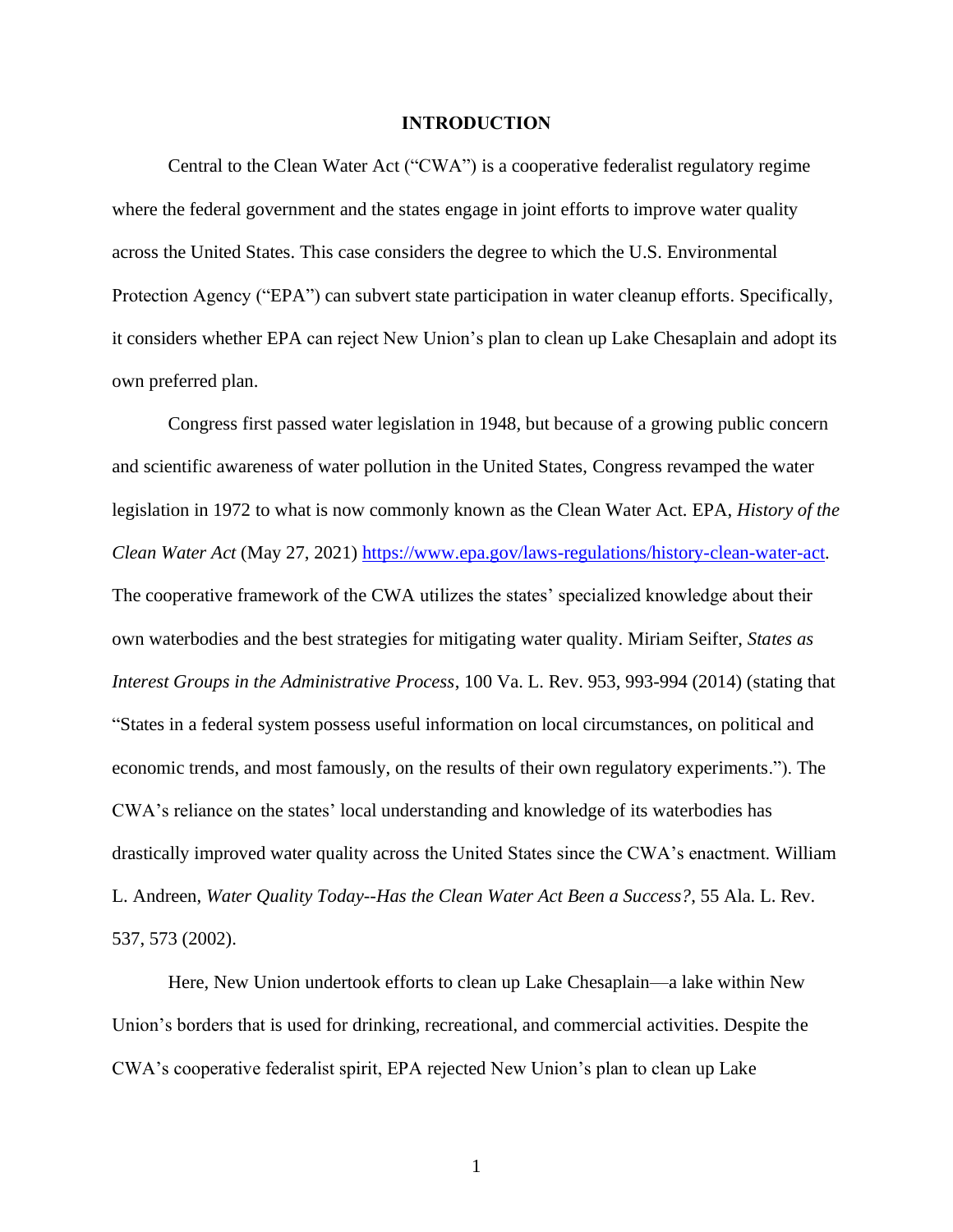Chesaplain. In violation of the CWA, EPA required that New Union submit a plan to regulate both point source and nonpoint source polluters. However, CWA plans must allow flexibility for New Union to incorporate mitigation strategies that work best for its residents, businesses, and the scientific circumstances of Lake Chesaplain's water quality. To foster a cooperative partnership, New Union advocates creating cleanup plans on flexible timelines and working with stakeholders to limit their discharges even though they are not directly regulated under the CWA.

Implementing flexible and supportive strategies not only improves cooperation between the federal government and states, it also substantially improves water quality across the United States. Given the resources of the federal government and the states' specialized knowledge of their own waterways and communities, the only path forward for cleaning up U.S. waters is through cooperation between federal and state actors.

#### **JURISDICTIONAL STATEMENT**

The District Court had jurisdiction to review EPA's actions related to this case under the Administrative Procedure Act ("APA") 5 U.S.C. § 702 and under federal question jurisdiction authorized by 28 U.S.C. § 1331. New Union had standing to challenge EPA's rejection of the Lake Chesaplain TMDL because EPA's rejection of its Lake Chesaplain TMDL is a concrete injury and is redressable. *See Friends of the Earth, Inc v. Laidlaw Env't Servs., Inc.,* 528 U.S. 167 (2000). This case is also ripe. *See infra* Argument I.

The United States Court of Appeals for the Twelfth Circuit has jurisdiction to review appeals from final orders of the District Court under 28 U.S.C. § 1291. This is an appeal from a final judgment entered by the District Court on August 15, 2021, that disposed of all claims. Record at 2. All parties filed a timely notice of appeal. Record at 2; Fed. R. App. P. 4(a).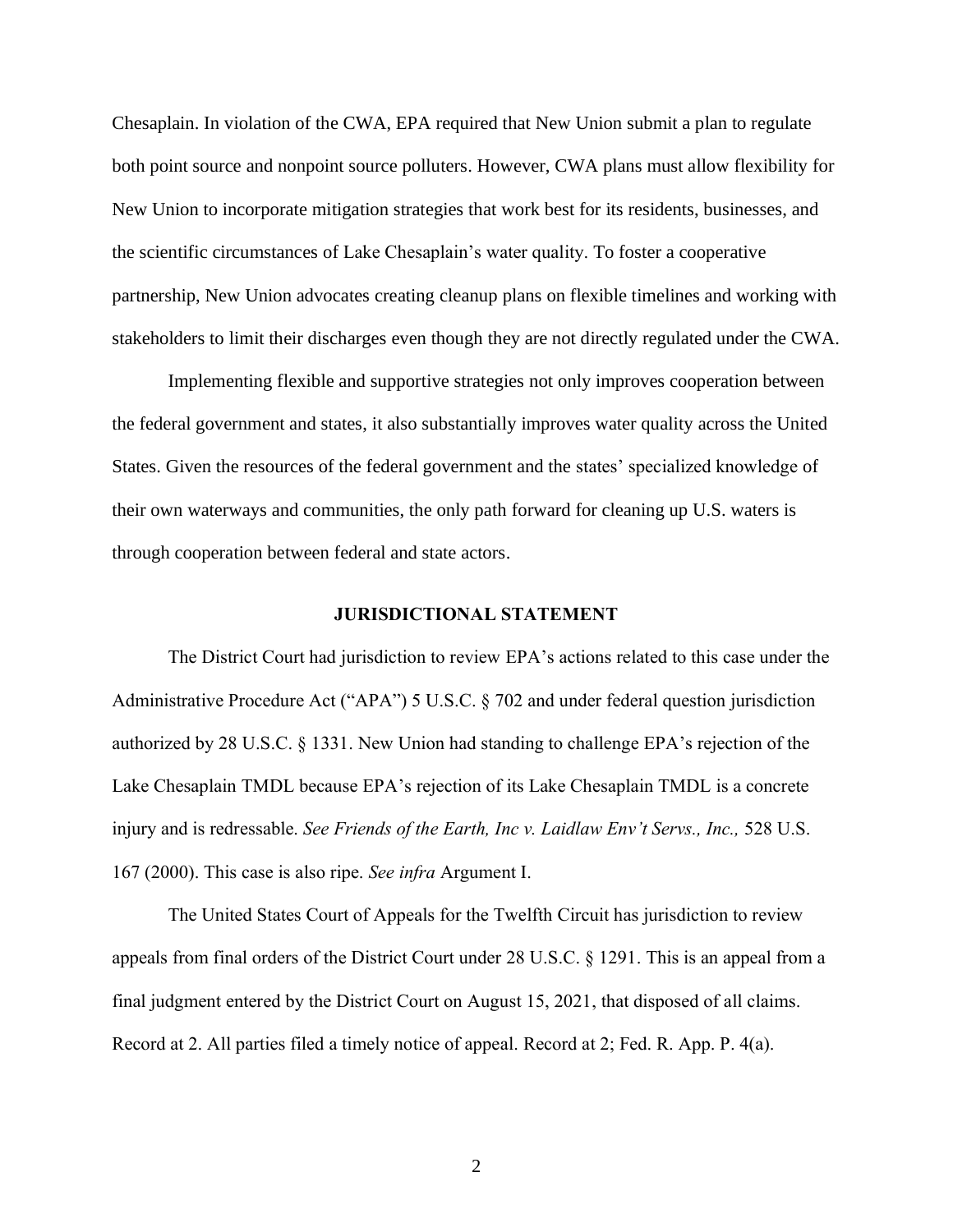#### **STATEMENT OF ISSUES PRESENTED**

- I. Is EPA's rejection of New Union's Lake Chesaplain phosphorus TMDL and the adoption of its own TMDL and implementation plan ripe for judicial review?
- II. Is EPA's rejection of New Union's Lake Chesaplain phosphorus TMDL because of the failure to include wasteload and load allocations contrary to law according to EPA's interpretation of the term "total maximum daily load" under CWA, § 303, 33 U.S.C. § 1313?
- III. Is the EPA's adoption of an annual pollution load for the phosphorous TMDL a violation of the Clean Water Act considering the diverse pollutants that can be regulated under the Act and the discretion the Act gives to the EPA?
- IV. Is the EPA's use of a phased-in TMDL for phosphorous contrary to the Clean Water Act given the Act's lack of a specific timeline and the implementation realities states face?
- V. Is EPA's BMPs suggestion, which would limit nonpoint discharges to relax point source discharge limitations, arbitrary and capricious or an abuse of discretion if BMPs implementation was not assured?

#### **STATEMENT OF THE CASE**

#### **A. The Clean Water Act is Premised on Cooperative Federalism.**

The Federal Water Pollution Control Act Amendments of 1972, known as the Clean Water Act, creates a cooperative regulatory framework between the federal government and states to protect the "waters of the United States." *See* CWA §101, 33 U.S.C. § 1251(b); *New York v. United States*, 505 U.S. 144, 167 (1992). Under the CWA framework, EPA—the federal agency charged with enforcing the CWA—promulgates national water standards; however, the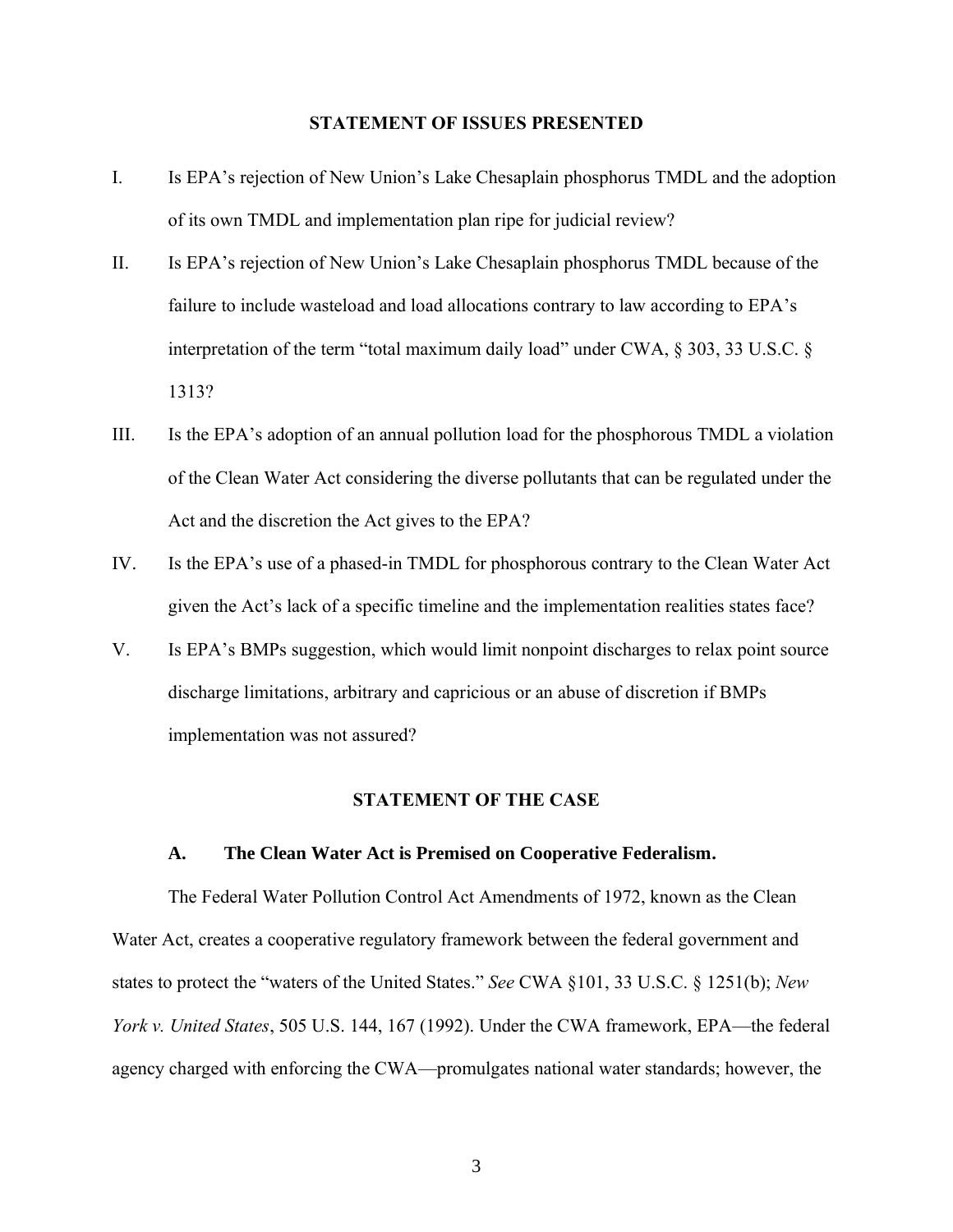states implement the regulatory programs. CWA § 402(b), 33 U.S.C. § 1342(b). For instance, the CWA created the framework for water permitting and water quality programs and the states, not the federal government, are tasked with administering these programs. CWA §§ 208, 303, 33 U.S.C. §§ 1288, 1313.

The CWA grants EPA the power to regulate point sources, which are any "discernible, confined and discrete conveyance" of a pollutant into a waterbody. CWA § 502(14), 33 U.S.C. § 1362(14). For example, a "pipe, ditch, channel, tunnel, conduit," among other things, are point sources if they discharge pollutants into a waterbody. *Id.*

On the other hand, states regulate nonpoint sources, which are not defined in the CWA, and are all other pollution sources that are not point sources, such as chemicals from agricultural runoff or sediment from industrial runoff. *Oregon Nat. Desert Ass'n v. U.S. Forest Serv.*, 550 F.3d 778, 780 (9th Cir. 2008); EPA, *Basic Information about Nonpoint Source (NPS) Pollution*, (July 8, 2021), https://www.epa.gov/nps/basic-information-about-nonpoint-source-nps-pollution. Because nonpoint sources are difficult to regulate, both technologically and practically, the U.S. Congress left the regulation of nonpoint source programs to the states. CWA § 319(a), 33 U.S.C. § 1329 (a); *see also* S. REP. NO. 92-414 at 3706 (noting that "many nonpoint sources of pollution are beyond present technology of control"). Under CWA § 319, states may submit to EPA plans that regulate nonpoint sources using best management practices ("BMPs") strategies to reduce nonpoint source pollution. 33 U.S.C. § 1329; 40 CFR 130.2(m). In exchange, states can receive federal funding to implement the nonpoint source management plans. 33 U.S.C. § 1329(b), (h). If nonpoint source BMPs achieve discharge levels well below the acceptable discharge amount, then point source discharge restrictions can be relaxed. See 40 CFR 130.2(i) (stating that "the TMDL process provides for nonpoint source control tradeoffs").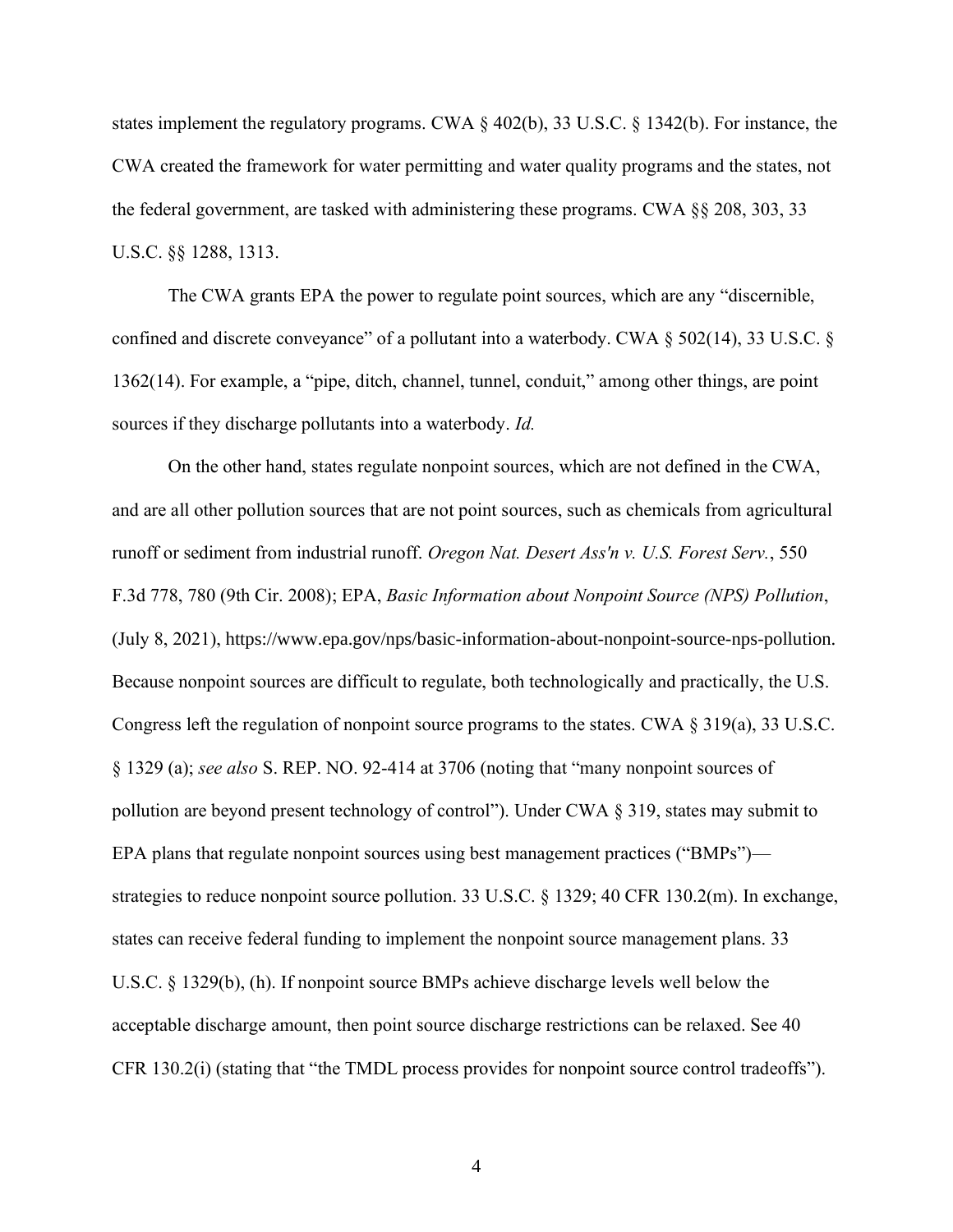#### **B. EPA Rejects New Union's Plan to Clean Up Lake Chesaplain.**

The present case involves the remediation of Lake Chesaplain in the State of New Union. Record at 5. Lake Chesaplain is connected to Chesaplain River, which is an interstate waterbody. Record at 7. The water in Lake Chesaplain was previously unpolluted, but an increase of economic development around the lake caused Lake Chesaplain's water quality to decline. Record at 7. With the poor water quality, aquatic wildlife suffered, and lake recreation and tourism decreased. Record at 7. Because the public uses Lake Chesaplain for drinking water, recreation, and fishing, New Union assigned Lake Chesaplain the highest water quality standards ("WQS") under the CWA. Record at 8. These water standards get submitted to EPA based on the waterbody's use and importance. CWA § 303(a), 33 U.S.C. 1313.

In response to Lake Chesaplain's decline, New Union created a commission ("Commission") that released a 2012 report about Lake Chesaplain's water quality. Record at 8. The Commission reported that Lake Chesaplain had decreased oxygen levels, offensive odors, and poor water quality because of disproportionate amounts of phosphorus in the water. Record at 8. Moreover, in 2014, the New Union Division of Fisheries and Environmental Control ("DOFEC")—the state agency charged with state water regulation—determined that phosphorus levels exceeded the WQS. Record at 8. The DOFEC listed Lake Chesaplain as an impaired water with EPA. Record at 8.

After DOFEC listed Lake Chesaplain as impaired, DOFEC gave notice of its intention to create the requisite total maximum daily load ("TMDL") and began taking comments. Record at 8. The TMDL enables states to restore impaired waters by specifying the maximum amount of a pollutant, in this case phosphorus, that can enter a waterbody and still allow the waterbody to satisfy the WQS. CWA § 303(d), 33 U.S.C. 1313(d). The Commission conducted a second study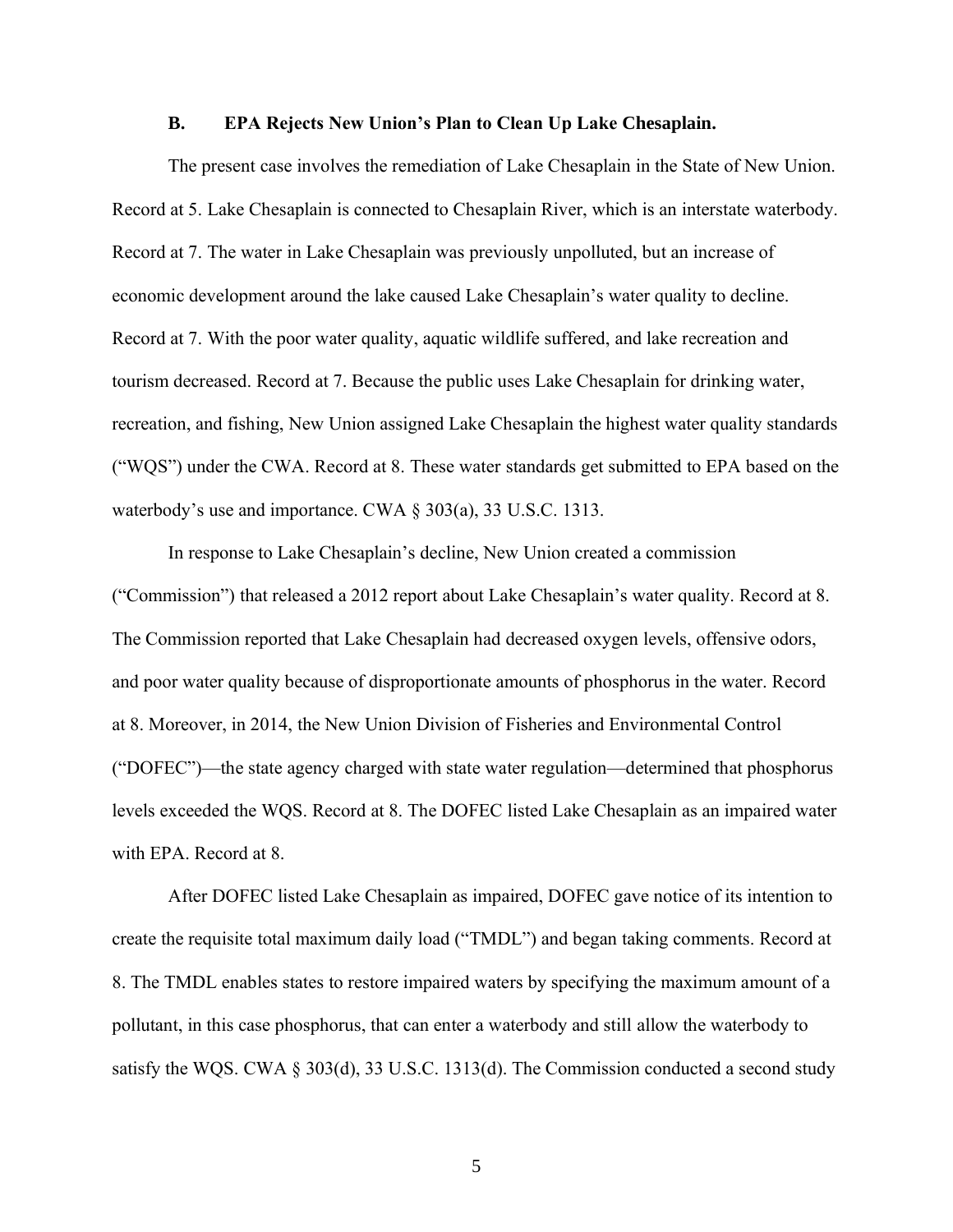and found that the Chesaplain's mills and slaughterhouse—which are point sources—and a concentrated animal feeding facility ("CAFO"), other agricultural sources, and residential septic tanks—which are nonpoint sources—contributed 180 metric tons ("mt") of phosphorus to Lake Chesaplain. Record at 8-9. The DOFEC determined that only 120 mt of phosphorus may enter the lake annually to meet WQS. Record at 10.

DOFEC proposed two TMDLs to lower phosphorus amounts to 120 mt annually. Record at 9-10. DOFEC's first TMDL proposed an incremental 35% reduction of both point and nonpoint source phosphorus discharge levels over a five-year period. Record at 9. Point sources would discharge less phosphorus through stricter permitting, and nonpoint sources would reduce their phosphorus levels through BMPs such as treating the CAFO's animal manure, restricting manure spreading, and increasing residential septic tank inspections and pumping schedules. Record at 9.

After consulting with stakeholders, DOFEC learned that the first TMDL would pose excessive hardships and costs on Chesaplain agriculture and residents. Record at 9-10. Therefore, DOFEC proposed another TMDL that would achieve the 120 mt annual goal by limiting only the point sources' phosphorus discharge. Record at 10. Relying on CWA § 303(d)(2) and 40 CFR 130.2(i), EPA rejected DOFEC's second TMDL and adopted the first TMDL, known as the Chesaplain Watershed Implementation Plan ("CWIP"). Record at 10; *see*  33 U.S.C. 1313 (stating that EPA can reject a state's proposed discharge limit of an impaired waterbody and establish its own discharge limit); *see also* 40 CFR 130.2(i) (stating that a TMDL is the sum of point source, nonpoint source, and natural background pollutants).

In accordance with the CWIP, DOFEC has proposed to adjust the point source permits to implement the 35% reduction of phosphorous over a five-year period. Record at 10. However,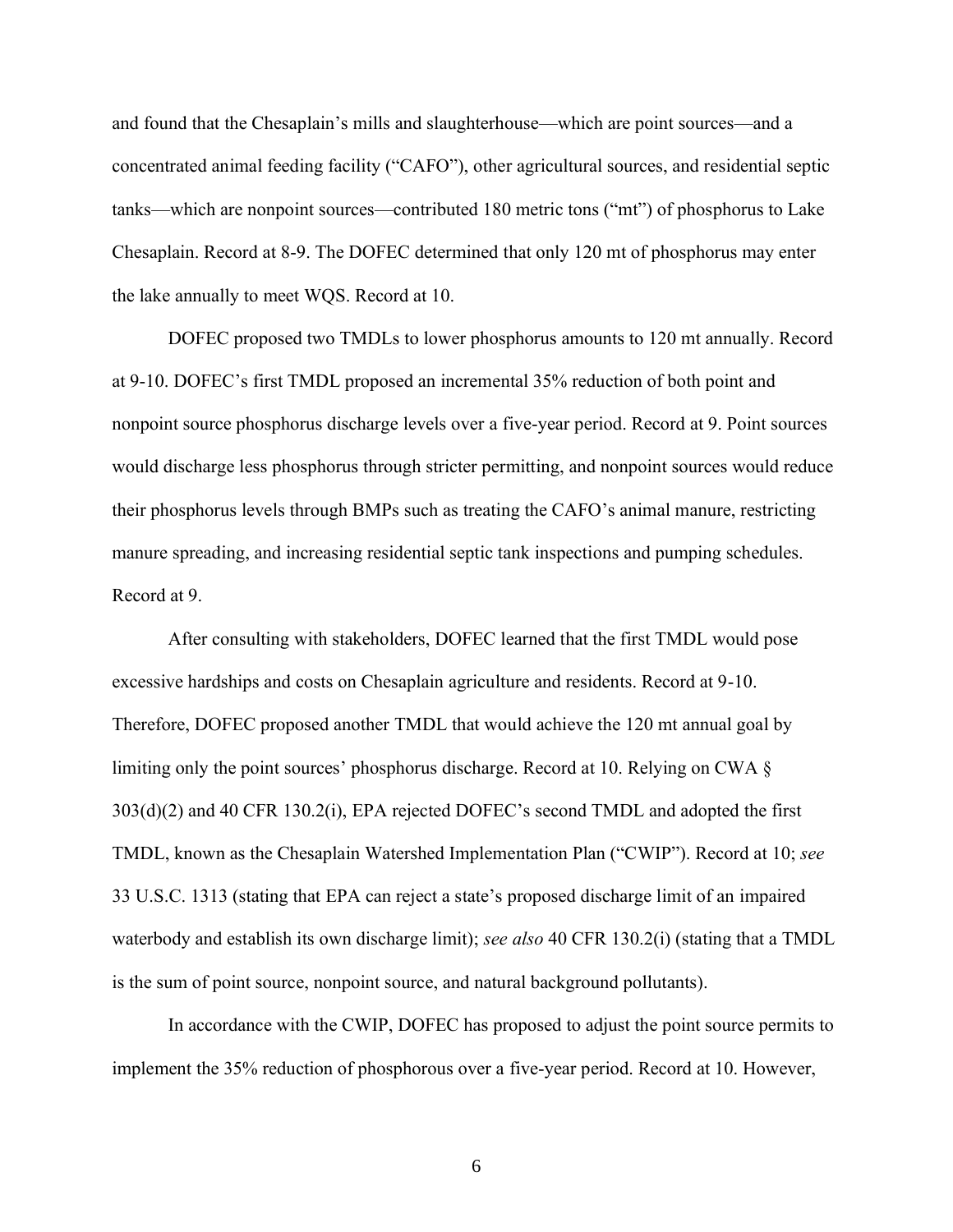the mills and slaughterhouse have sought administrative review of the 35% reduction and are currently not subject to phosphorus discharge limits. Record at 10. As for the nonpoint sources, EPA's CWIP did not specify how the BMPs will be enforced, and so, New Union has not yet implemented phosphorus reducing BMPs for nonpoint sources. Record at 10.

### **C. New Union Successfully Challenged EPA's Rejection of its TMDL in the District Court.**

After EPA rejected DOFEC's first TMDL, New Union filed suit against EPA, claiming that DOFEC's second TMDL was valid under the CWA. Record at 11. Moreover, New Union asserts that EPA's requirement that a state's TMDL plan include both point source and nonpoint source discharge limits is inconsistent with the CWA's statutory text. Record at 11.

A nonprofit watchdog—the Chesaplain Lake Watch ("CLW")—intervened under Fed. R. Civ. P. 24(a), challenging EPA's CWIP on two grounds. First, the CWIP's five-year plan to reduce phosphorus levels by 35% annually is contrary to the CWA because a TMDL must specify a daily discharge limit, and a TMDL must advance WQS on the day of its adoption, not five years later. Record at 11. Second, CLW argues that EPA lacks authority to enforce BMPs against nonpoint source polluters; therefore, there is no guaranteed enforcement mechanism requiring nonpoint source polluters to implement BMPs to reduce phosphorus discharge. Record at 11.

EPA contends that both New Union and CLW's complaints lack ripeness because the CWIP will not have immediate regulatory effect; rather, the CWIP depends on further action from New Union such as modifying point source discharge permits and implementing BMPs. Record at 11. On the merits of the complaints, EPA contends that the CWIP does not violate the CWA. Record at 11.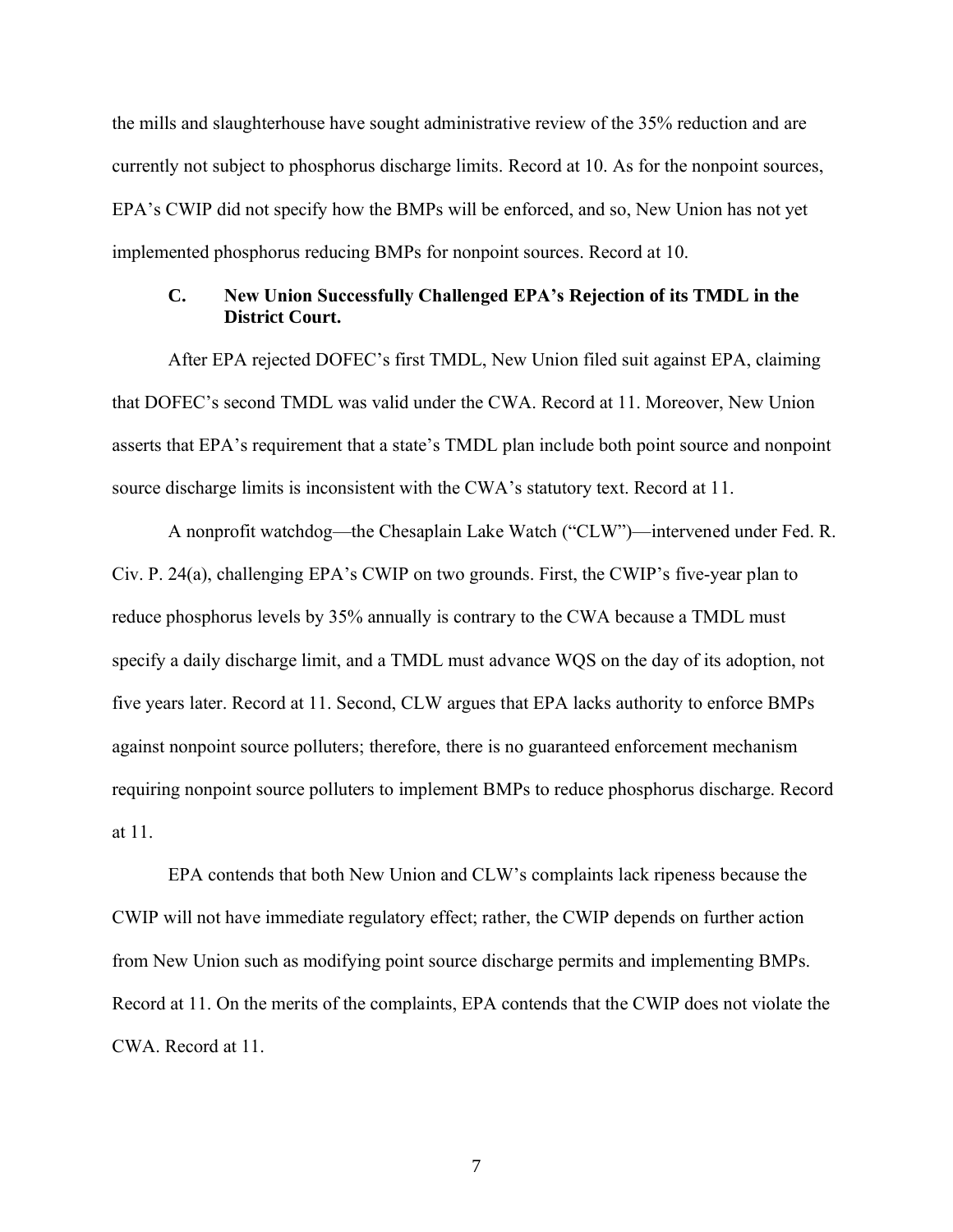The District Court considered four issues: (1) whether EPA's adoption of the CWIP was ripe for review; (2) whether EPA's rejection of DOFEC's second proposed TMDL, based on EPA's interpretation that TMDL's require both point source and nonpoint source discharge limits, is warranted by the CWA; (3) whether the CWIP's five year implementation plan to reduce phosphorus levels on a year-by-year basis violated that the statutory meaning of TMDL under the CWA; and (4) whether EPA's adoption of BMPs for nonpoint sources in the CWIP was arbitrary and capricious given that the BMPs implementation is not guaranteed. Record at 12-16.

First, the District Court held that the issues were ripe for review because the CWIP requires New Union to implement discharge limits for point sources, without delay, and New Union and CLW will be prejudiced if they do not receive judicial review. Record at 12.

Second, the Court held that EPA's interpretation, that TMDLs require both point source and nonpoint source discharge limits, contradicts the plain meaning of CWA § 303(d). Record at 14. The Court reasoned that CWA § 303(d) does not state or imply that TMDLs require both point and nonpoint source allocation limits. Moreover, the court noted that CWA § 303(d) is a TMDL planning provision, and CWA § 303(e) is an implementing provision. Record at 13; 33 U.S.C. 1313(d), (e). But EPA's rejection of New Union's second TMDL plan under CWA § 303(d) does not give EPA the power to replace New Union's second TMDL implementation plan under CWA  $\S 303(e)$  because CWA  $\S 303(e)$  does not authorize EPA to impose its own implementation plan onto states. See Record at 13 (stating that "section 303(e), in marked contrast to section 303(d), does not contemplate EPA imposition of a TMDL implementation plan in the event EPA is dissatisfied with the state's planning process"). Conclusively, the Court vacated EPA's interpretation of CWA § 303(d) as requiring TMDL planning for both point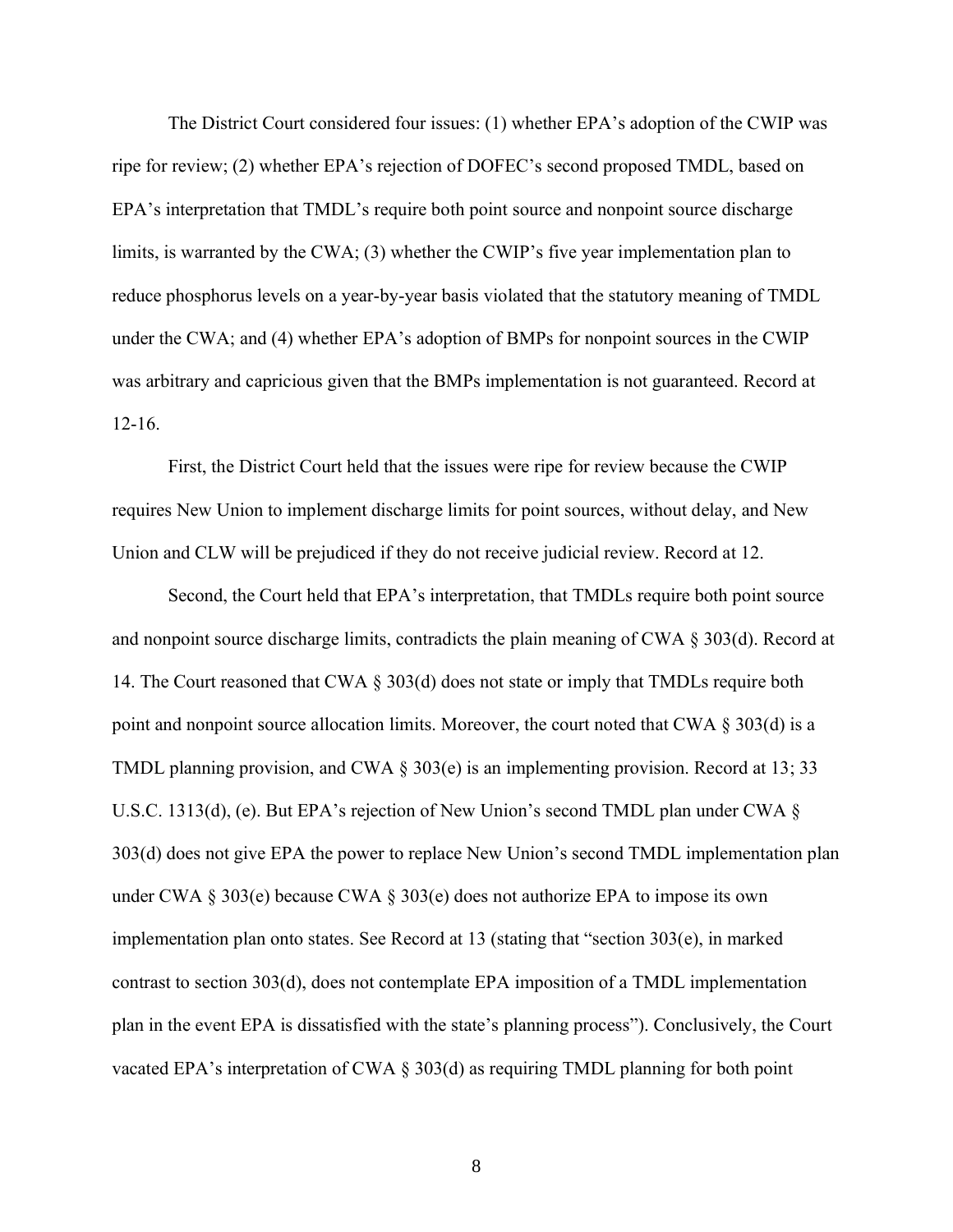source and nonpoint sources, and consequently, EPA's rejection of New Union's second TMDL was invalid.

Third, the Court held that the CWIP's five-year implementation period is contrary to CWA § 303(d)(1)(C) because the word "daily" in "total maximum daily load" demonstrates that polluters must adhere to a daily discharge limit, not a yearly limit. Record at 14. Moreover, TMDL discharge limitations must meet WQS while considering "seasonal variations;" however, the court asserted that yearly discharge limits do not consider seasonal variations. Record at 14- 15. Moreover, the Court wrote that the CWA does not permit achievement of WQS to occur five years after a TMDL is implemented, and therefore, the CWIP's five-year implementation period is invalid. Record at 15.

Finally, the Court held that EPA's decision to include BMPs in the CWIP was not arbitrary and capricious. Record at 16. The Court viewed the inclusion of BMPs in the CWIP as a suggestion from EPA to New Union on how to reach 35% phosphorus reduction. Record at 16. However, New Union was under no obligation to actually implement the BMPs, and given the fact that CWA § 303(d) is a TMDL planning provision, the court held that EPA's BMPs suggestion was only for planning purposes and not arbitrary and capricious. Record at 16.

This appeal followed.

#### **SUMMARY OF THE ARGUMENT**

The district court rightly held that this matter is ripe for adjudication, that EPA's definition of the phrase TMDL to require the inclusion of both wasteload allocations ("WLAs")—the amount of discharge allowed for point sources—and load allocations ("LAs") the amount of discharge allowed for nonpoint sources—is contrary to law. Moreover, the Court held that EPA's use of BMPs for nonpoint sources to offset point source pollution reductions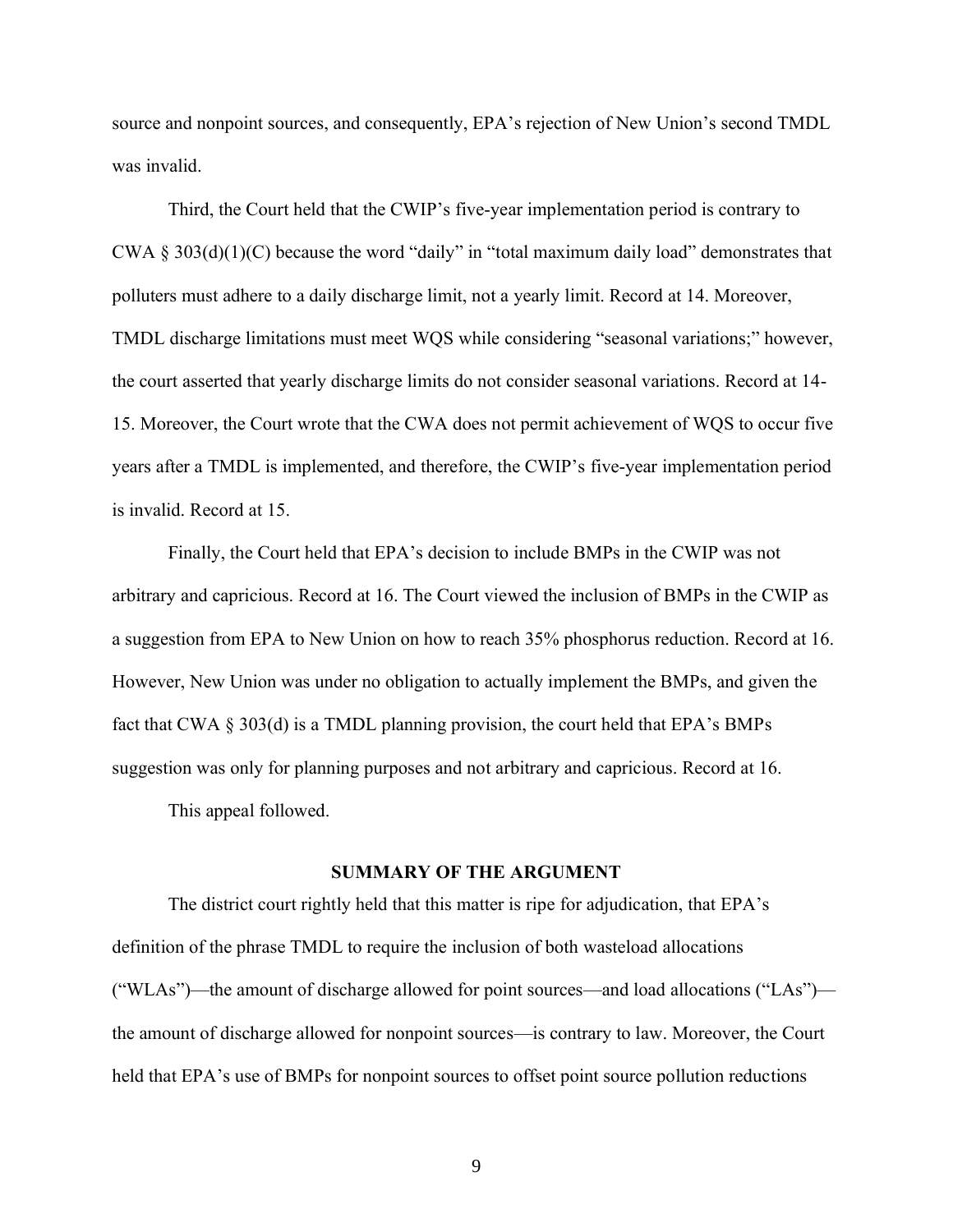was "not arbitrary and capricious or an abuse of discretion." Record at 16. The court granted summary judgment incorrectly to CLW on the issue of whether a TMDL can be phased in over five years.

The ripeness doctrine prevents premature litigation and judicial involvement in regulatory actions. There are two factors that determine whether an issue is ripe: the fitness of the dispute for judicial decision and the hardship to the parties if a court withholds consideration of the dispute. Here, EPA argues primarily that the dispute is not ripe because the outcome depends on administrative actions that have not yet occurred.

EPA's argument fails the two-factor ripeness test, however. First, the dispute over the Chesaplain phosphorus TMDL requires no additional factual development to be properly adjudicated. Accordingly, EPA's rejection of the TMDL is fit for decision. Second, failing to adjudicate this dispute now will cause undue hardship to New Union. If New Union does not comply with EPA's TMDL, it will face the prospect of losing federal CWA funding. Furthermore, New Union also faces the hardship of incurring costs associated with implementing and enforcing EPA's TMDL. Thus, the District Court correctly held that this dispute is ripe for adjudication.

Turning from ripeness to EPA's rejection of the Chesaplain phosphorus TMDL, the CWA TMDL provision requires only one, single "total" figure. Analyzing and interpreting the CWA statute in question necessitates performing a two-step *Chevron* analysis. *See Chevron U.S.A. Inc v. Natural Resources Defense Council, Inc*, 467 U.S. 837 (1984). Step one requires determining whether the statutory language Congress employed was unambiguous. *Id*. at 843. If so, courts must follow Congress's intent. *Id.* On the other hand, if the statutory language is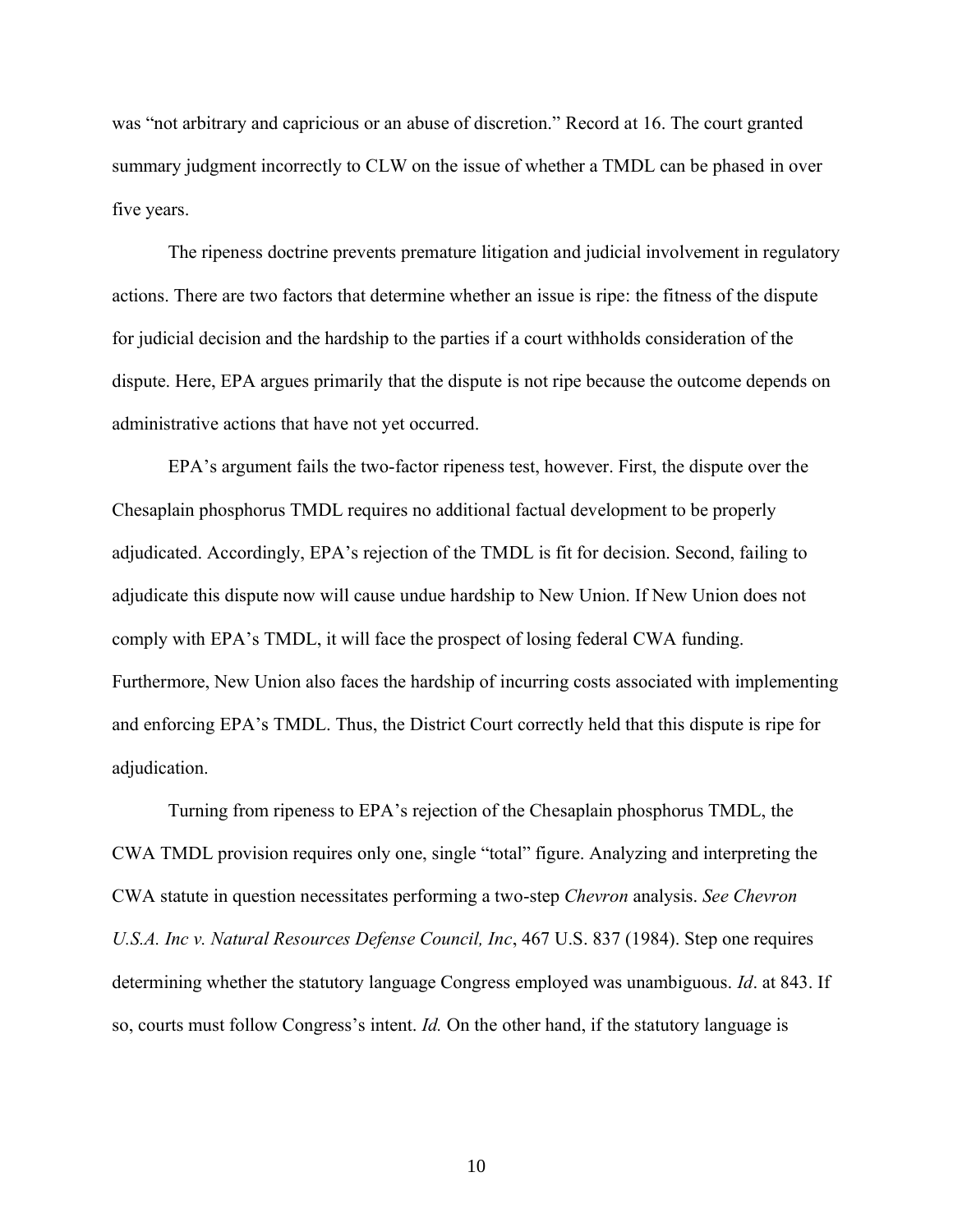ambiguous, then step two of the analysis requires determining whether the agency's interpretation is reasonable. *Id*.

Here, the use of the word "total" in "total maximum daily load" is unambiguous. The plain meaning of the word "total" suggests one number, not multiple. Moreover, other statutory interpretation methods, such as contextual canons, also suggest that "total" in TMDL requires just one number. As previously discussed, the CWA is animated by principles of federalism and balancing authority between states and EPA. This context suggests that a definition of "total" that allows EPA to usurp regulatory authority from the states would not have been the intent of Congress.

Furthermore, even if the use of "total" is ambiguous, step two of the analysis shows that EPA's interpretation of "total" is unreasonable. EPA's interpretation of "total" is unreasonable because it ignores the federalist principles underlying the CWA. This interpretation prevents states from having the flexibility to achieve water quality standards. EPA also failed to provide sufficient justification for rejecting New Union's Chesaplain phosphorus TMDL, as New Union's TMDL would achieve the necessary phosphorous reductions for Lake Chesaplain to achieve the desired WQS. Consequently, EPA's interpretation of "total," if found to be ambiguous, is unreasonable and cannot stand.

On the other hand, the CWA's use of the word "daily" in "total maximum daily load" is ambiguous. It is not defined by the statute. Looking at this term in light of the rest of the statute—which gives EPA discretion to require TMDLs for an open-ended number of pollutants—Congress did not intend so many diverse pollutants with various properties and impact timelines to be regulated in the same exact manner. The CWA gives EPA tremendous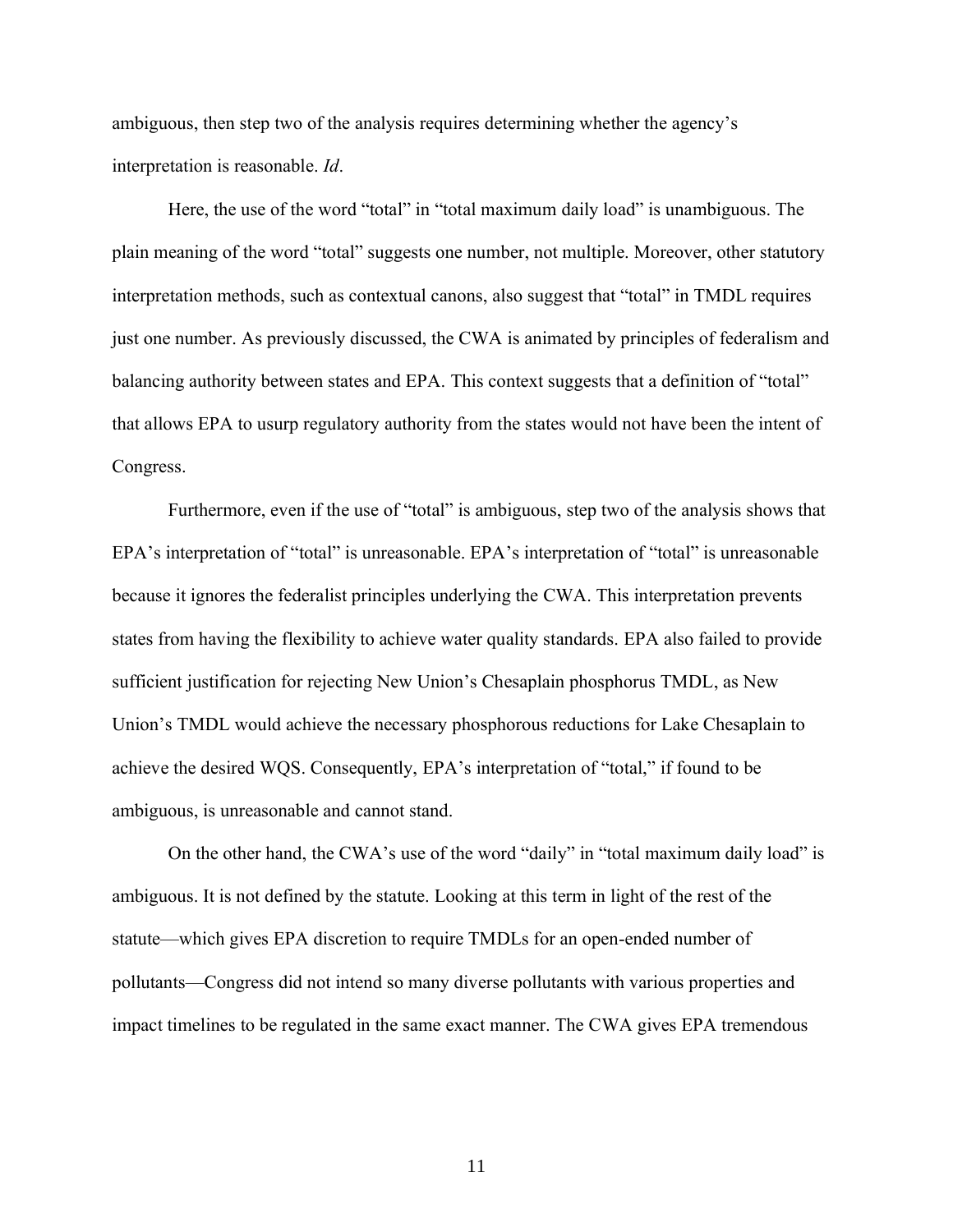flexibility to use its expertise in implementing the Act. Therefore, when viewed in light of the entire statute, TMDL is ambiguous when it comes to requiring a specific time measure.

Proceeding to *Chevron* step 2, EPA's definition of TMDL as "expressed in terms of either mass per time, toxicity, or other appropriate measure" and its use of an annual TMDL for Lake Chesaplain phosphorus is reasonable. 40 C.F.R. § 130.2(i). The annual pollution load aligns with how the pollution in Lake Chesaplain functions and with how New Union's NPDES permit regulates phosphorus. All of this is found in the record, and EPA merely applied these facts when deciding the pollution load time metric to use.

The CWA's use of "total maximum daily load" is also ambiguous as to whether it allows for phased TMDL reductions. Once again, TMDL is not defined in the statute. Instead, it must merely be set "at a level necessary to implement the applicable water quality standards." CWA § 303, 33 U.S.C. 1313(d). This says nothing about the timeline upon which the TMDL must be developed and implemented. Therefore, Congress has not "directly spoken to the precise question at issue" and the statute's TMDL implementation timeline is ambiguous.

EPA's interpretation of TMDL, allowing a phased-in TMDL approach, is reasonable and requires judicial deference. EPA's phased-in TMDL creates requirements that are both aggressive and achievable. If an aggressive TMDL was implemented immediately, it would be impossible for non-point source reduction programs and NPDES permit changes to be implemented on the same timeline, setting states up for failure. Not only does failure reduce program credibility, but it means a phased-in TMDL would achieve similar reductions to an immediately implemented TMDL. Additionally, this phased-in approach aligns with EPA guidance and how EPA has been implementing water quality standards for decades.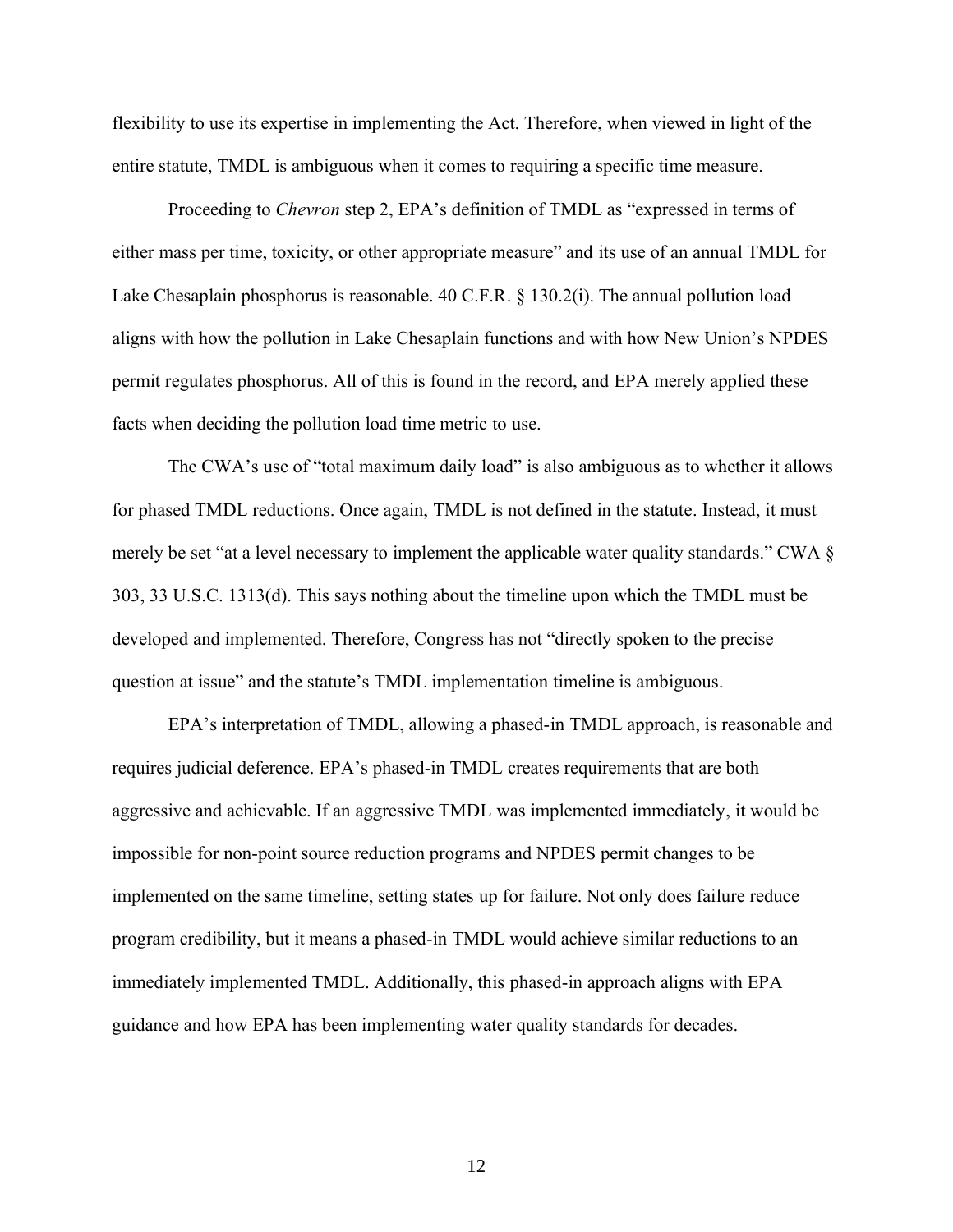Lastly, the District Court correctly decided that EPA's recommendation to include BMPs in the CWIP was not arbitrary and capricious. Under the arbitrary and capricious standard, the Court must determine whether the agency made a rationale decision based on the information contained in the agency record. Meanwhile, the Court must not substitute its own judgement for that of the agency nor justify an action on behalf of an agency *sua sponte.* 

Here, EPA's BMPs recommendation in the CWIP was not arbitrary and capricious because EPA's CWIP is simply a water cleanup plan that does not require or prohibit action from DOFEC. DOFEC must still meet WQS for Lake Chesaplain, regardless of whether it ultimately uses BMPs. But EPA's BMPs recommendation was merely a suggestion that does not foreclose DOFEC from using other strategies to meet WQS. Similarly, EPA's BMPs recommendation does not automatically trigger EPA's TMDL regulation, which requires that BMPs make nonpoint discharge reduction practicable as a prerequisite to relaxing point source discharge limitations. Here, BMPs are not practicable in New Union, despite EPA's recommendation, so point source reduction cannot be relaxed.

In addition, BMPs need not be reasonably assured for EPA to recommend BMPs because EPA has not made a rule requiring such. Despite EPA's past guidance, which says that BMPs should be reasonably assured before taking credit for point sources, EPA guidance is not binding on the agency and as stated above, EPA's BMPs recommendation does not automatically allow crediting for point sources. Furthermore, at the time that EPA suggested BMPs in the CWIP, there was no affirmative evidence in the agency record that New State would not implement BMPs to relax point source discharge permits. Therefore, EPA reasonably relied on the record at the time it adopted the CWIP, and EPA's recommendation of BMPs was not arbitrary and capricious.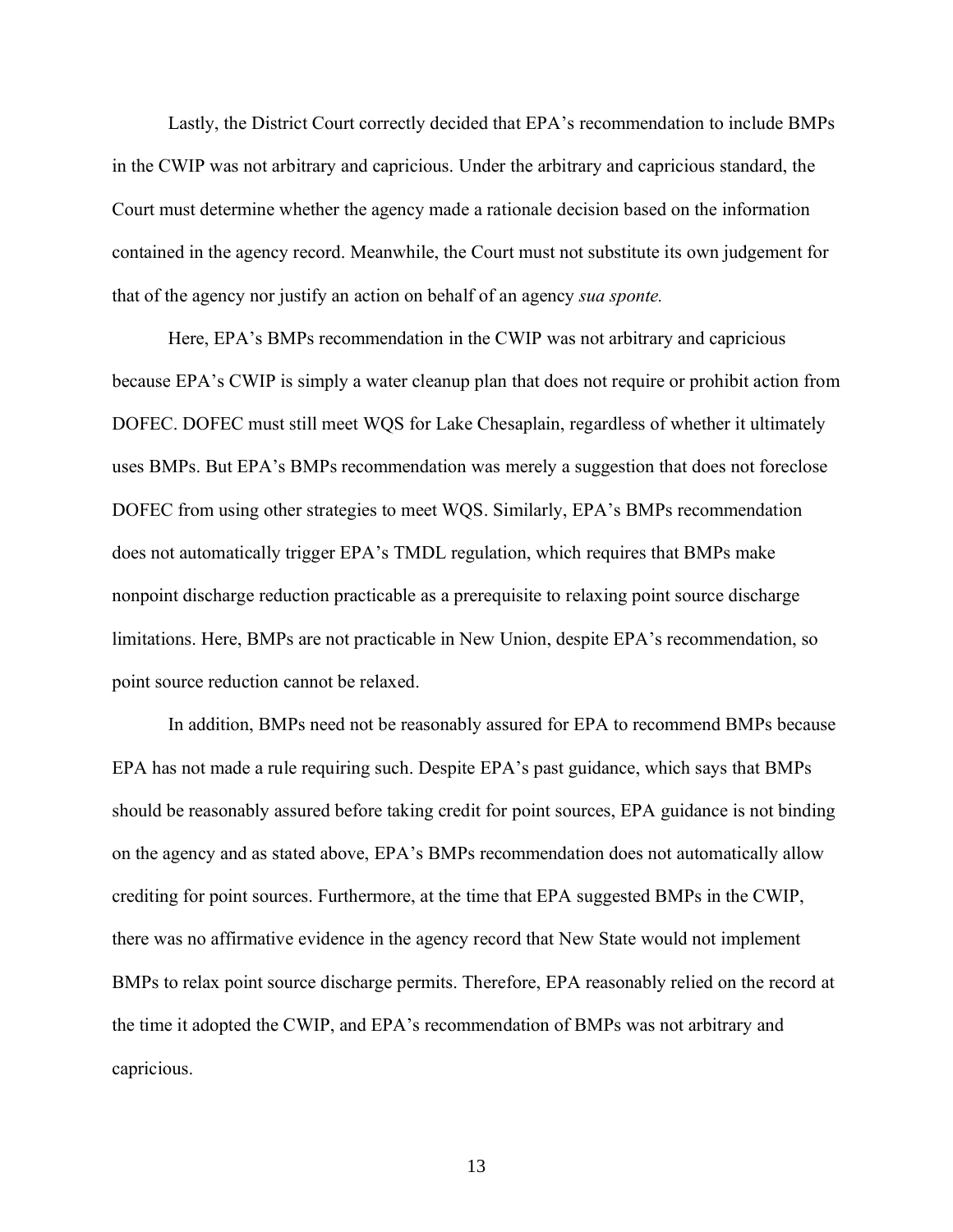#### **STANDARD OF REVIEW**

This is an appeal from an order granting summary judgment. Record at 2. All parties agree that there are no factual disputes, and therefore the administrative record before EPA is the complete factual record. Record at 5.

This Court reviews the District Court's review of EPA's action *de novo*. *See United States v. Int'l Bhd. of Teamsters,* 170 F.3d 136, 142 (2d Cir.1999); *Pastore v. Bell Tel. Co. of Pennsylvania,* 24 F.3d 508, 511 (3rd Cir. 1994); *Sierra Club v. Babbitt,* 65 F.3d 1502, 1507 (9th Cir. 1995).

Under the APA, a court may "hold unlawful and set aside agency action, findings, and conclusions found to be . . . arbitrary, capricious, an abuse of discretion, or otherwise not in accordance with law." 5 U.S.C. § 706. The court must not substitute its own judgment for that of the agency and must instead conduct a "searching and careful" inquiry into the administrative record to determine whether the agency's decision was "based on a consideration of the relevant factors and whether there has been a clear error of judgment." *Marsh v. Oregon Nat. Res. Council*, 490 U.S. 360, 378 (1989). Even an agency "decision of less than ideal clarity" should be upheld "if the agency's path may be reasonably discerned." *Motor Vehicle Mfrs. Ass'n v. State Farm Mut. Auto. Ins. Co.,* 463 U.S. 29, 43 (1983). However, the agency must still justify its choice because it is "an axiom of administrative law that an agency's explanation of the basis for its decision must include a rational connection between the facts and the choice made." *Bowen v. Am. Hosp. Ass'n,* 476 U.S. 610, 626 (1986).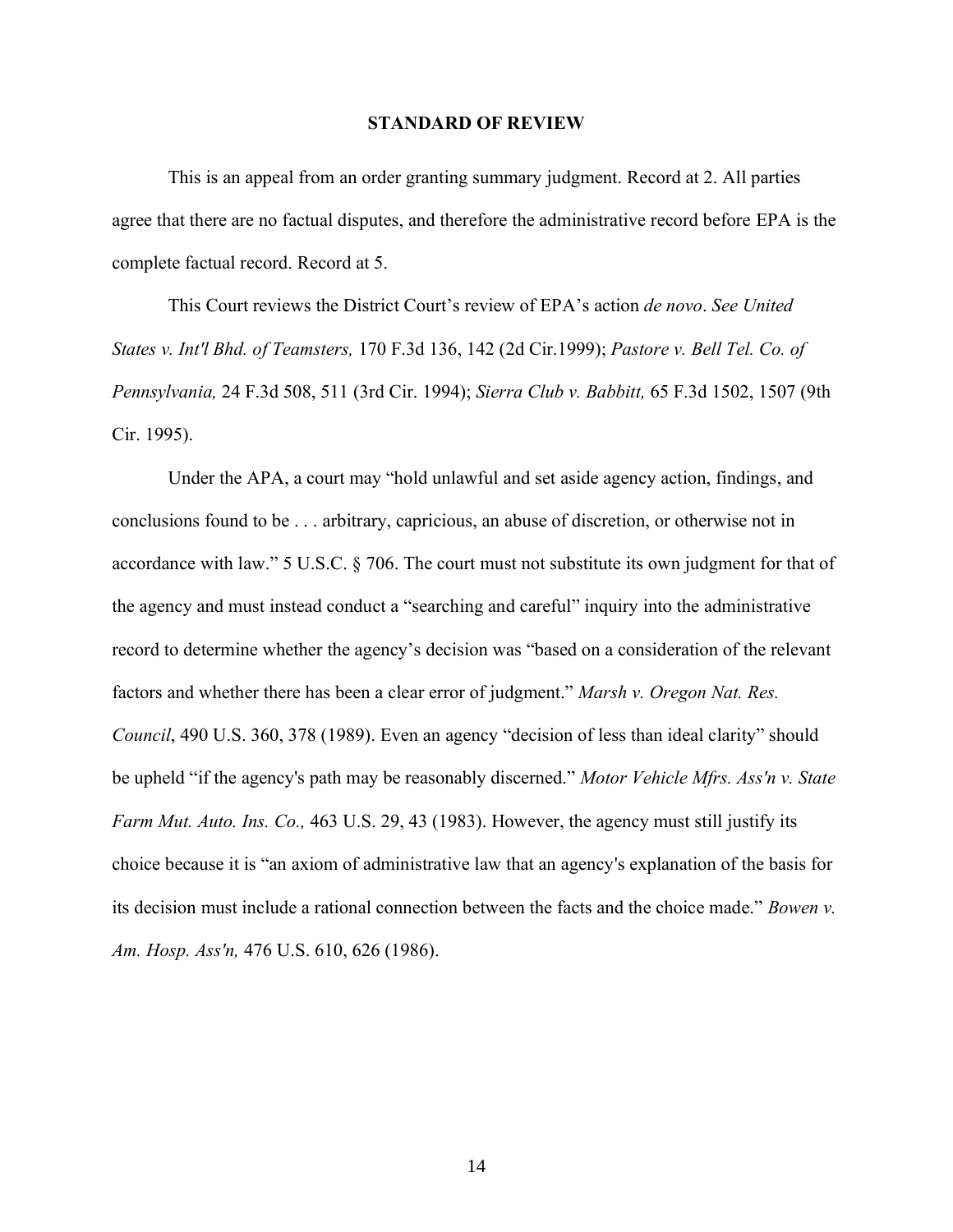#### **ARGUMENT**

### **I. EPA's Rejection of the New Union Chesaplain Watershed Phosphorous TMDL and its Adoption of its Own TMDL and Implementation Plan are Ripe for Judicial Review.**

The ripeness doctrine assists courts in deciding whether disputes over agency regulatory action require judicial intervention. *Stein, Mitchell*, Administrative Law § 48.01 (2021). In particular, the doctrine helps courts avoid becoming involved "in abstract disagreements over administrative policies, and also to protect the agencies from judicial interference until an administrative decision has been formalized and its effects felt in a concrete way by the challenging parties." *Abbott Laboratories v. Gardner*, 387 U.S. 136, 148-149 (1967). Thus, "until the scope of a controversy has been reduced to more manageable proportions" courts will hesitate to adjudicate disputes. *Lujan v. Nat'l Wildlife Fed'n*, 497 U.S. 871, 875 (1990).

When analyzing ripeness two factors are relevant: "the fitness of the issues for judicial decision and the hardship to the parties of withholding court consideration." *Abbott Labs*, 387 U.S. at 149. The instant dispute over EPA's rejection of the New Union phosphorous TMDL and EPA's subsequent adoption of its own TMDL and implementation plan are ripe for review because they are fit for adjudication as no additional facts are needed and New Union will face hardship without court review.

A. EPA's Rejection of the New Union Phosphorus TMDL and Adoption of Its Own Implementation Plan are Fit for Review Because no Additional Factual Development is Necessary.

The determination of whether a dispute is fit for judicial decision hinges on whether additional development of the factual record would aid the court in deciding the issue. *Nat'l Park Hosp. Ass'n v. DOI*, 538 U.S. 803, 812 (2003) (citing *Duke Power Co. v. Carolina Environmental Study Group, Inc.*, 438 U.S. 59, 82 (1978)). Accordingly, the dispute over EPA's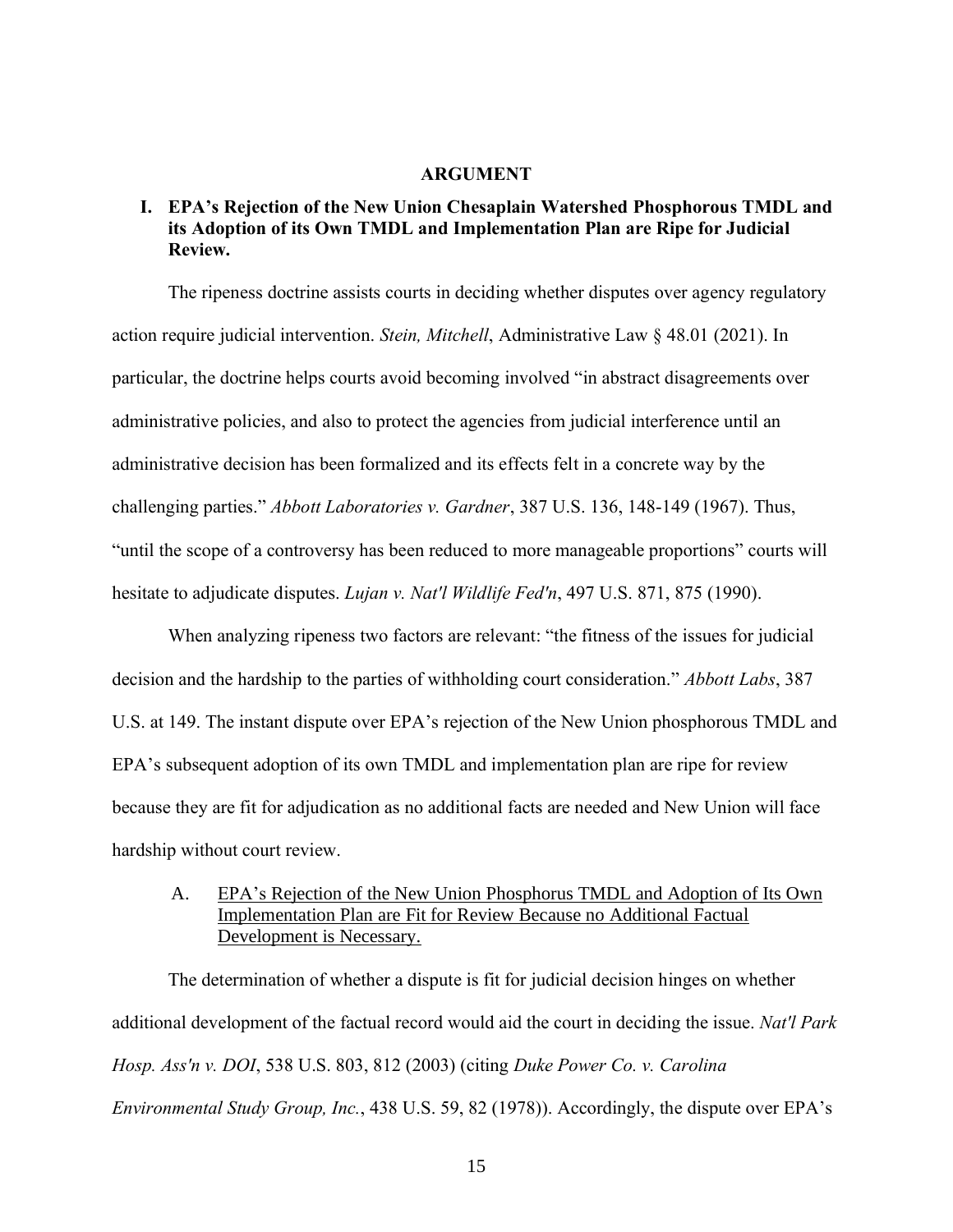decision to reject New Union's TMDL and adopt its own TMDL and implementation satisfies the fitness element of the ripeness doctrine. No further factual findings nor development of the record are necessary for the court to review EPA's action here.

In arguing against ripeness, EPA argues that the effect of the Lake Chesaplain TMDL "will depend on later administrative actions such as modification to NPDES permits or New Union implementation of BMP requirements." Record at 11. The Eighth Circuit rejected this argument in *City of Kennett v. EPA*—a case also dealing with an EPA TMDL. The *City of Kennett C*ourt reasoned that no further factual development was necessary after EPA had issued the TMDL because even "assuming the [city's] means of implementation [of the TMDL at issue] are relevant, there is little dispute what they are. The upcoming permit must implement the TMDL by imposing limits on discharge consistent with the TMDL's wasteload allocations for the City." *City of Kennett v. EPA*, 887 F.3d 424, 433 (8th Cir. 2018).

In this case a full factual record exists. Both New Union and EPA provided detailed factual supporting records in making decisions regarding their respective TMDLs and related plans. No parties argue that the factual record lacks necessary information to review EPA's TMDL. Thus, although not controlling in the Twelfth Circuit, the Eighth Circuit's reasoning also applies well to this dispute. New Union will have to issue NPDES permits that are consistent with the already-established TMDL meaning no additional factual development is necessary.

The court will also consider additional factors that point towards fitness. For example, in *Am. Farm Bureau Fed'n v. United States EPA*, the Third Circuit considered the fact that "the parties present [ed] a purely legal dispute" when deciding that a dispute over EPA's TMDL for the Chesapeake Bay was ripe for adjudication. 792 F.3d 281, 293 (3d Cir. 2015). In *Abbott Labs*, the Supreme Court concluded that a dispute was ripe based on the facts that "[b]oth sides moved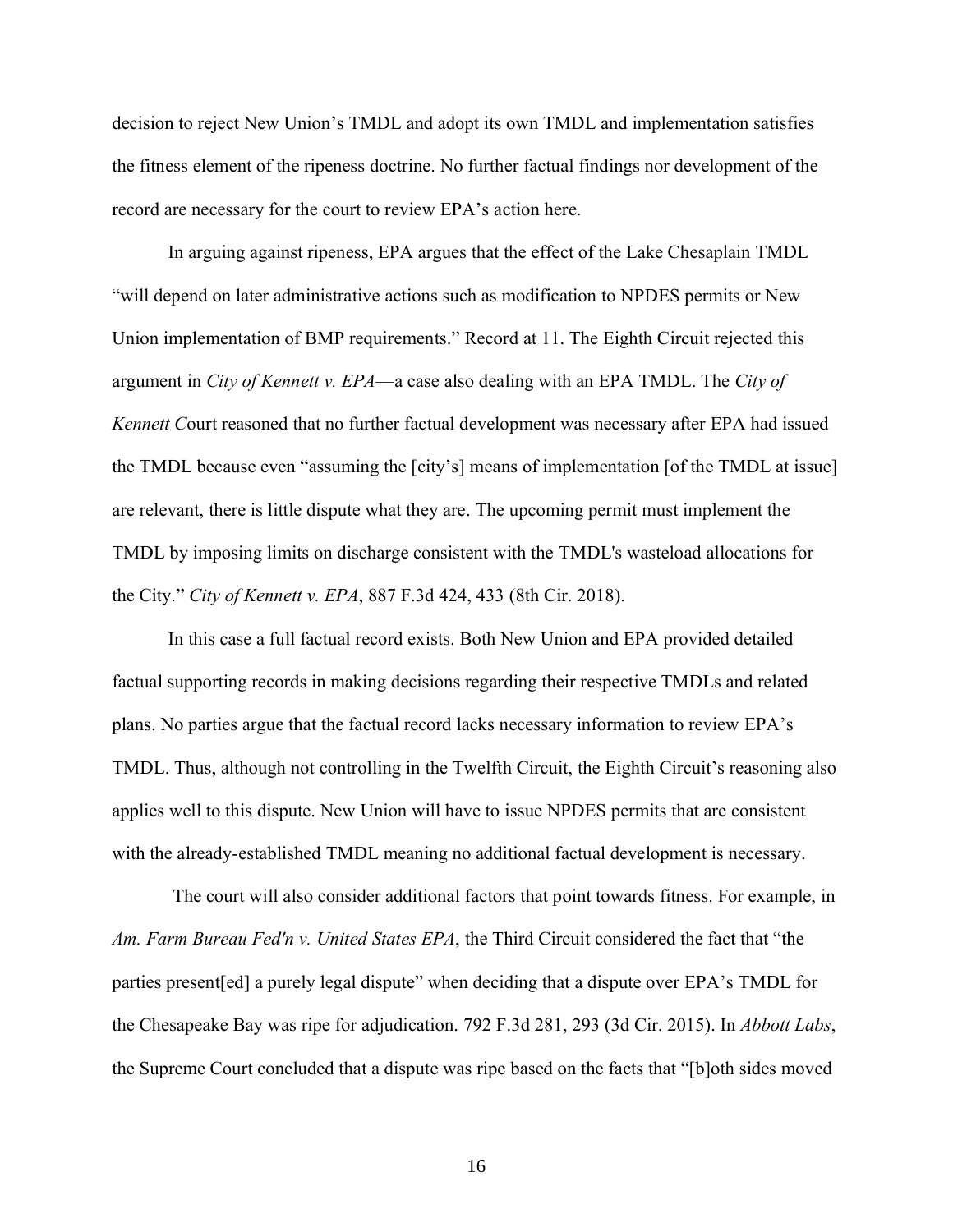for summary judgment in the District Court," no side requested "further administrative proceedings," and that the regulations in question were a "final agency action." 387 U.S. at 149.

Applying these considerations to the facts of this case, it becomes all the more evident that the dispute is fit for judicial review. EPA's TMDL was a final action (Record at 11), both sides here have moved for summary judgment (Record at 5), and no party has requested additional administrative proceedings (*see generally* Record). For these reasons, as well as the existence of a fully developed factual record, the dispute is fit for judgment by the court.

#### B. Lack of Adjudication of EPA's Chesaplain Phosphorous TMDL and Implementation Plan Will Cause Hardship for New Union.

"[W]here a regulation requires an immediate and significant change in the plaintiffs' conduct of their affairs with serious penalties attached to noncompliance, access to the courts under the APA and the Declaratory Judgment Act must be permitted, absent a statutory bar." *Abbott Labs,* 387 U.S. at 153. The hardship piece of ripeness thus examines whether "the impact of the regulations . . . is sufficiently direct and immediate as to render the issue appropriate for judicial review." *Id.* at 152. EPA's Chesaplain phosphorous TMDL and implementation, accordingly, are ripe for review because New Union will have to comply directly and immediately with the TMDL or risk losing federal funds. Record at 13.

The *Am. Farm Bureau Fed'n* case from the Third Circuit provides a useful illustration of the hardship analysis. That Court argued that, although EPA's TMDL "ha[d] yet to be incorporated into a state's continuing planning process and enforced against any individual plaintiff, [plaintiffs] will have reason to limit their discharge of pollutants in anticipation of the TMDL's implementation." *Am. Farm Bureau Fed'n*, 792 F.3d at 293-94. The court reasoned that there would be sufficient hardship placed on the litigants to not "hear this dispute now because [the litigants] are poised to spend more time, energy, and money in developing an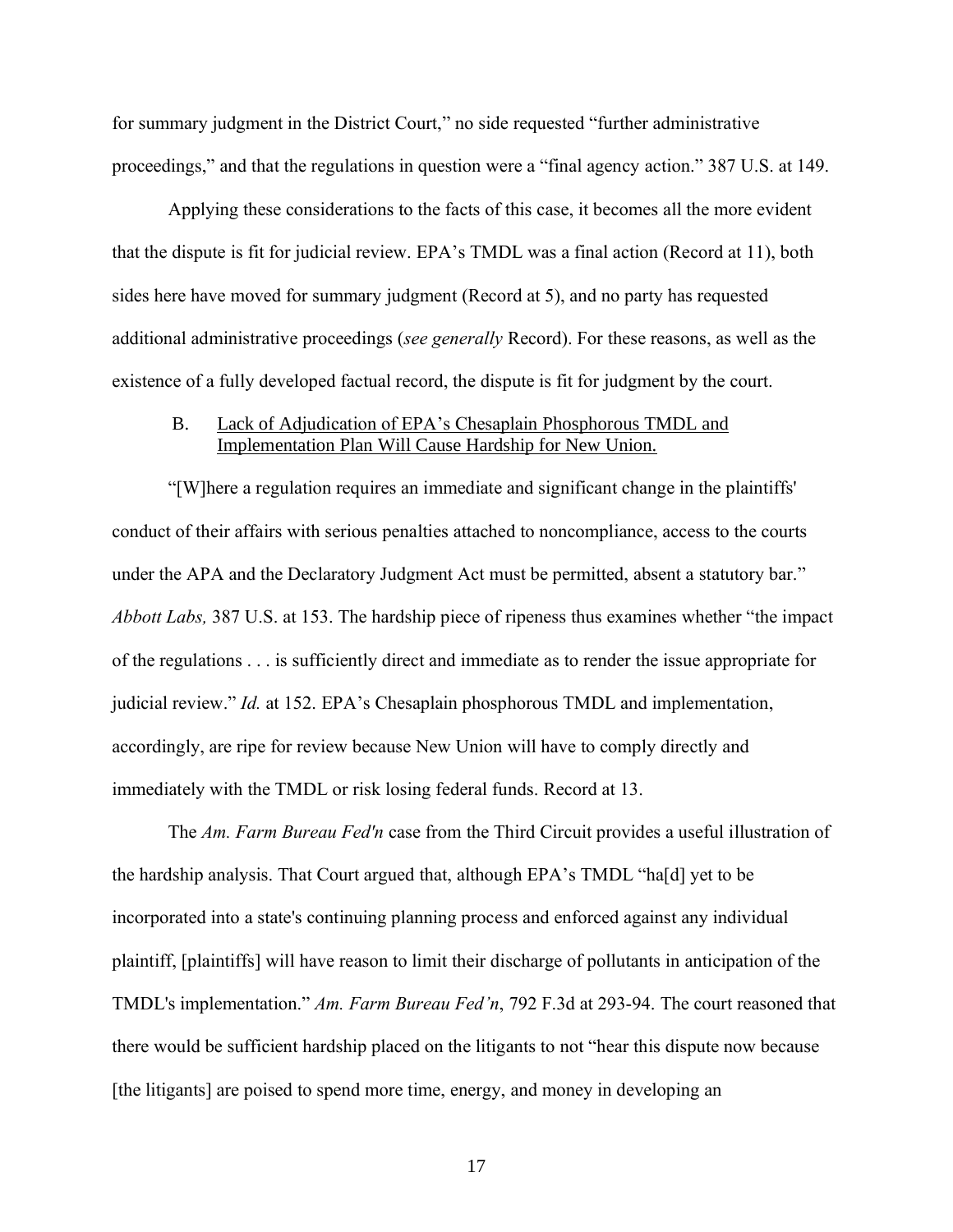implementation plan. If there is something wrong with the TMDL, it is better to know now than later." *Id*. at 293-94.

EPA's rejection of the New Union TMDL and subsequent adoption of its own TMDL and implementation plan will cause hardship to all parties involved if the dispute is not adjudicated. New Union will have to implement EPA's plan, issue permits for the point sources, and enforce BMPs for the nonpoint sources. Record at 10. All these activities will have an economic cost to New Union, its residents, and its businesses as they wait to figure out the cost of compliance for the new phosphorous reduction standards. Record at 10*.* Moreover, complying with EPA's TMDL and implementation will impact New Union's ability to receive federal funding under the CWA. Record at 11.

As a result, both the fitness and hardship element of ripeness are satisfied. Consequently, the court should affirm the District Court's finding "that the issues raised are fit for adjudication and that plaintiffs New Union and Chesaplain Lake Watch will be prejudiced if the validity of EPA's Lake Chesaplain TMDL is not subject to immediate judicial review." Record at 12.

## **II. EPA's Rejection of the New Union Chesaplain Watershed Phosphorous TMDL Based on New Union's Failure to Include Wasteload and Load Allocations Is Contrary to Law.**

The CWA's TMDL provision unambiguously means a single "total" figure. However, even if "TMDL" is ambiguous, EPA's interpretation is unreasonable. Whether EPA's rejection of New Union's TMDL violates CWA § 303(d) is a question of statutory interpretation. When reviewing agency actions involving statutory interpretation, the level of judicial deference to agency action is governed by the two-step framework established in *Chevron*. *See generally Chevron,* 467 U.S. 837.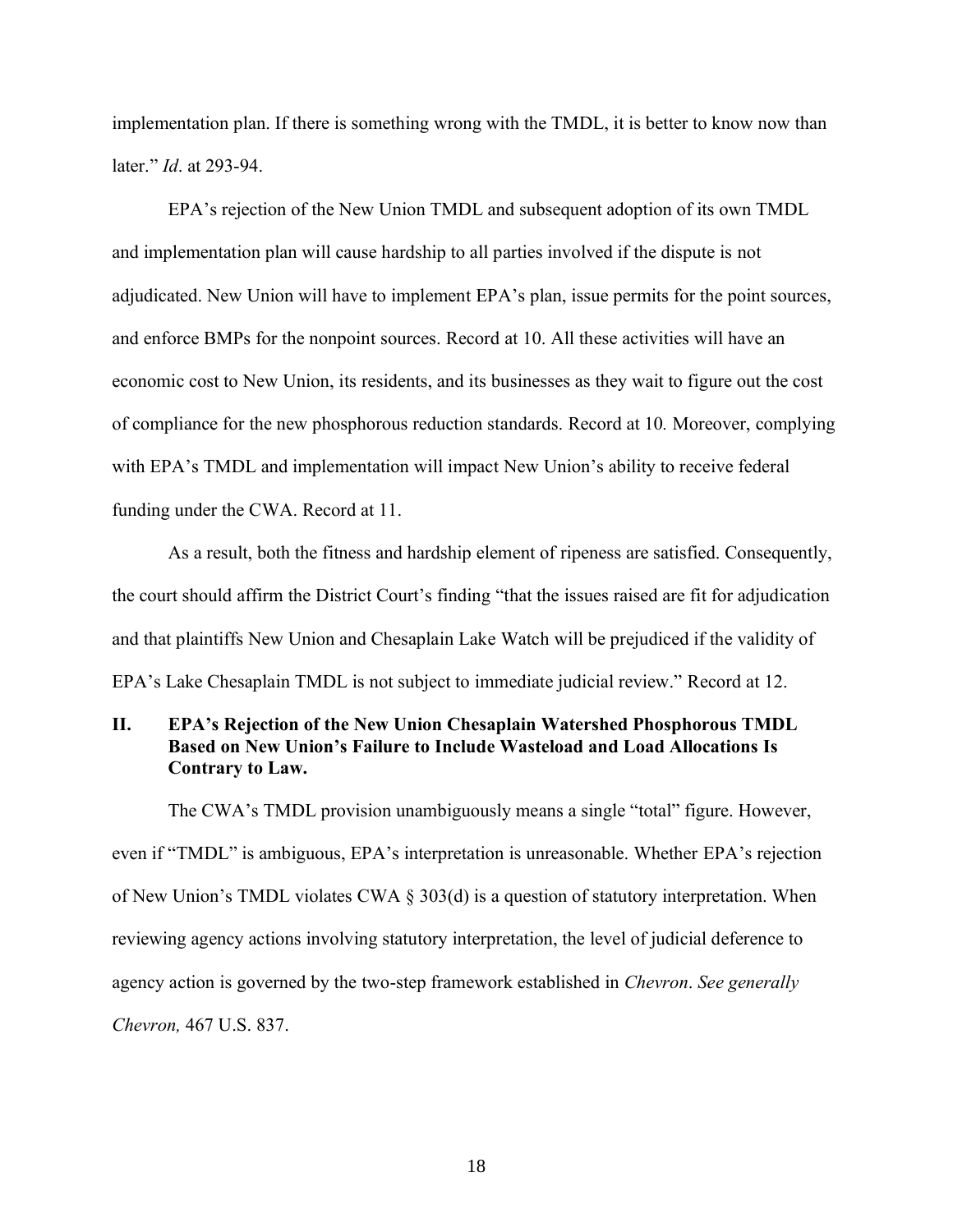First, the Court must determine if "Congress has directly spoken to the precise question at issue." *Id*. at 842. Because "[t]he judiciary is the final authority on issues of statutory construction," courts are to look at this question *de novo*, "employing traditional tools of statutory construction." *Id*. at n.9. If Congress's intent is unambiguous, the court and Congress must follow Congress's intent. *Id*. at 842. On the other hand, if the statute is ambiguous, the court does not impose its own construction but instead assesses if the agency's interpretation "is based on a permissible construction of the statute." *Id*. at 843.

### A. "Total" is Unambiguous and Therefore Does Not Require Both Load Allocations and Wasteload Allocations.

Congress's use of the word "total" in the total maximum daily load is unambiguous. This means that EPA's reasoning for rejecting New Union's TMDL—because it lacked specific wasteload allocations—was contrary to law.

"A fundamental canon of statutory construction is that, unless otherwise defined, words will be interpreted as taking their ordinary, contemporary, common meaning." *Perrin v. United States*, 444 U.S. 37, 42 (1979) (citing *Burns v. Alcala*, 420 U.S. 575, 580-581 (1975).). As defined by *Merriam-Webster's Dictionary*, "total" means "comprising or constituting a whole." *Total*, Merriam-Webster.com, https://www.merriam-webster.com/dictionary/total (last visited Nov. 20, 2021). Given that the statute only requires a "total" figure for a pollutant when establishing the TMDL, the common meaning of "total" would not support EPA's interpretation that a state plan must provide additional figures for specific load and wasteload reductions.

Moreover, the D.C. Circuit has "consistently held that EPA's authority to issue ancillary regulations is not open-ended, particularly when there is statutory language on point." *NRDC v. EPA*, 749 F.3d 1055, 1064-65 (D.C. Cir. 2014). Thus, one TMDL figure should suffice under any common understanding of the word "total," and EPA may not promulgate rules that would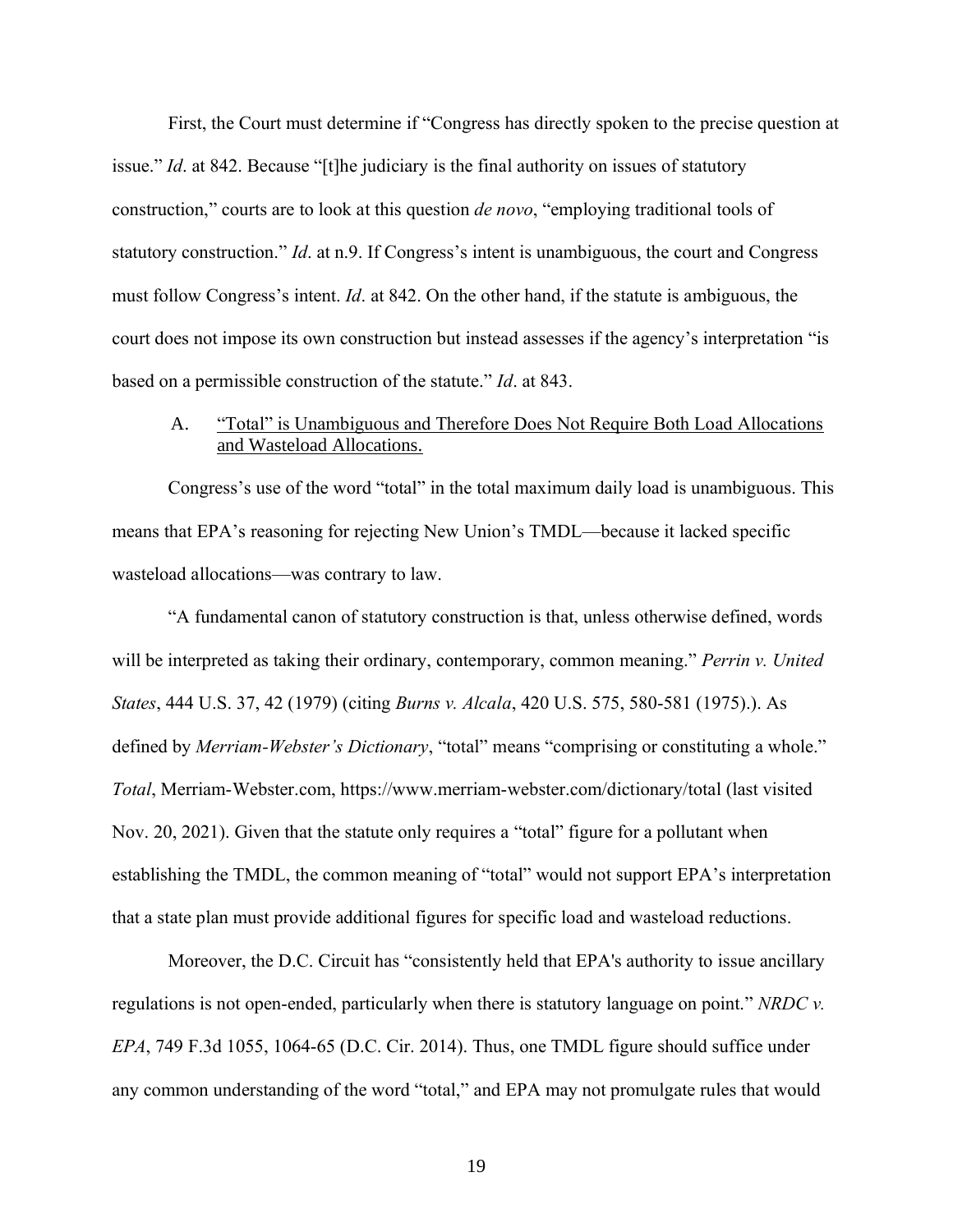hold a state's TMDL invalid for lack of allocating discharge limits on both point and nonpoint sources.

An examination of contextual canons also fails to support EPA's interpretation of "total." For example, examining the whole text of the statute demonstrates that the duty of distinguishing between point and nonpoint sources is left to the states, not EPA. CWA § 303(e) covers point sources and  $\S 319(a)(1)$  covers non-point sources, and both provisions grant regulatory jurisdiction to the states. CWA  $\S 303(e)$ ,  $319(a)(1)$ ,  $33 \text{ U.S.C.}$   $\S 8 \ 1313(e)$ ,  $1329(a)(1)$ . These provisions align with the basic construction of the act, which "anticipates a partnership between the States and the Federal Government, animated by a shared objective: 'to restore and maintain the chemical, physical, and biological integrity of the Nation's waters.'" *Arkansas v. Oklahoma*, 503 U.S. 91, 101 (1992) (quoting CWA, §101, 33 U.S.C. § 1251(a)). Accordingly, stripping states of the power to regulate point and nonpoint pollutants violates the spirit of federalism that animates the CWA. In addition, the District Court correctly noted the differences in flexibility afforded to states between the CWA and the Clean Air Act. Record at 13. Had Congress intended for EPA to supervise state water quality plan implementation, Congress could have included provisions like those in the Clean Air Act that allow EPA "to impose a federal implementation plan on states that fail to submit a satisfactory plan." Record at 13.

#### B. Even if "Total" is Ambiguous, EPA's Interpretation that TMDLs Must Include Wasteload Allocations and Load Allocations is Unreasonable.

EPA's interpretation is contrary to law even if "total" in TMDL is ambiguous because EPA's interpretation that TMDLs be split into wasteload and load allocations is unreasonable and contrary to the system of cooperative federalism that the CWA relies upon. Under the CWA, states implementing water quality standards are not subject to EPA oversight for their plan. Instead, the Act recognizes that: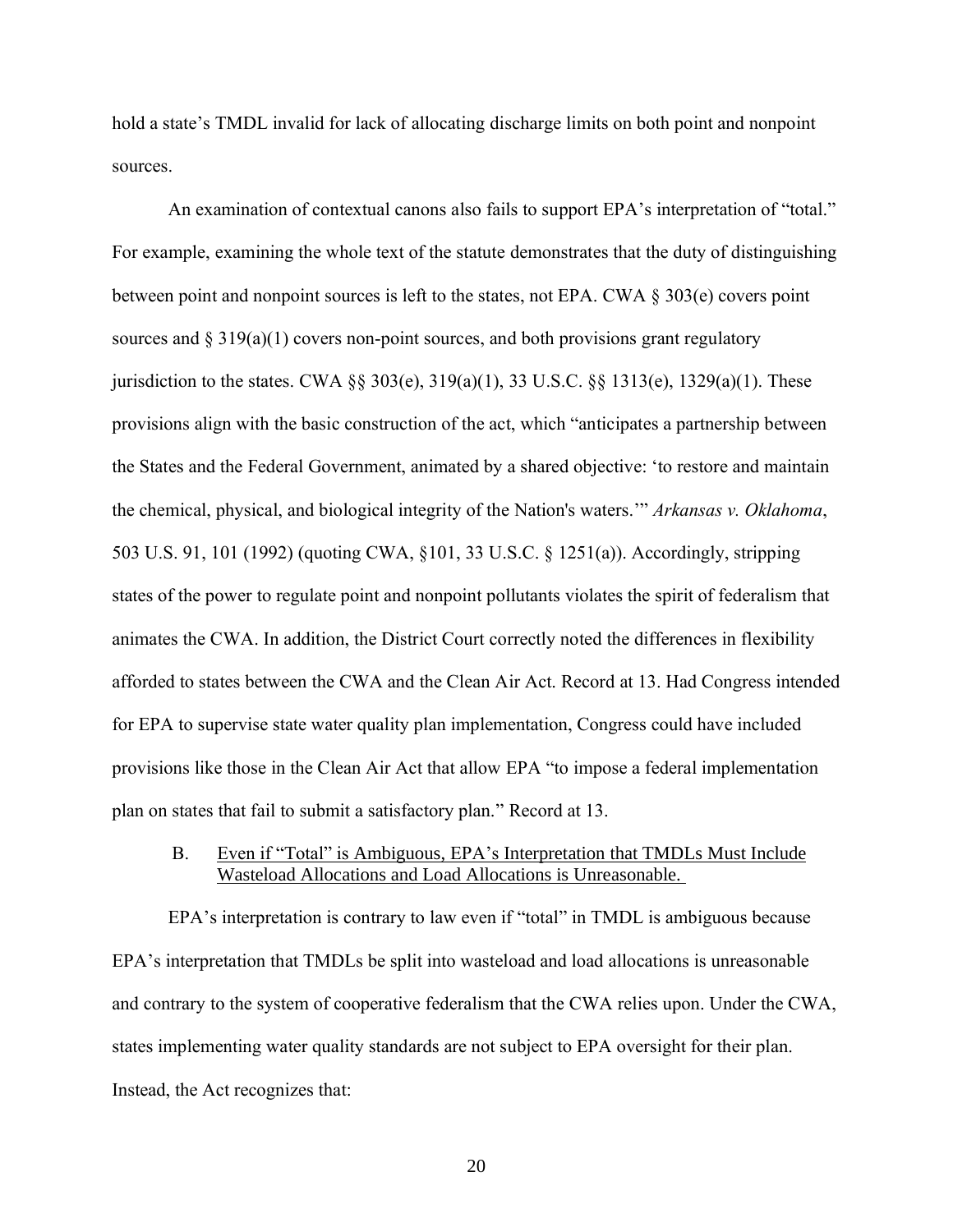"It is the policy of the Congress to recognize, preserve, and protect the primary responsibilities and rights of States to prevent, reduce, and eliminate pollution, to plan the development and use (including restoration, preservation, and enhancement) of land and water resources, and to consult with the Administrator in the exercise of his authority under this chapter." CWA, §101, 33 U.S.C. § 1251(b).

If EPA is allowed to require strict load and wasteload allocations, then states—the parties primarily responsible for meeting TMDLs—would lose the flexibility they need to achieve water quality standards. Because wasteload allocations cannot be reduced through NPDES permits, implementing wasteload allocations involves uncertain programs that are often voluntary or with large room for error. States need flexibility to adapt their allocations if wasteload allocation reduction problems are more or less successful than anticipated. Otherwise, states could exceed their rigid TMDLs and fail to achieve their water quality goals.

Additionally, EPA did not give any justifications as to why New Union's TMDL was invalid. New Union's TMDL of 120 mt annual maximum, without any wasteload allocations, is reasonable. It is a value that, based on the same science and data EPA looked at, will allow Lake Chesaplain to achieve its designated uses. It gives New Union flexibility in allocating the load between point and nonpoint sources instead of locking the state into rigid allocations that may not be efficient or ideal.

Because EPA gave no explanation as to why New Union's single allocation was contrary to law and did not justify why its own interpretation was reasonable, EPA's interpretation should not be given deference and is unreasonable. *See*, *e.g., Consumer Fed'n of Am. v. Dep't of Health & Human Servs.*, 83 F.3d 1497, 1504-05 (D.C. Cir. 1996); *Envtl. Def. Fund v. EPA*, 82 F.3d 451, 467 (D.C. Cir. 1996); *Republican Nat'l Comm. v. FEC*, 76 F.3d 400, 406-07 (D.C. Cir. 1995); *Madison Gas & Elec. Co. v. EPA*, 25 F.3d 526, 529 (7th Cir. 1994).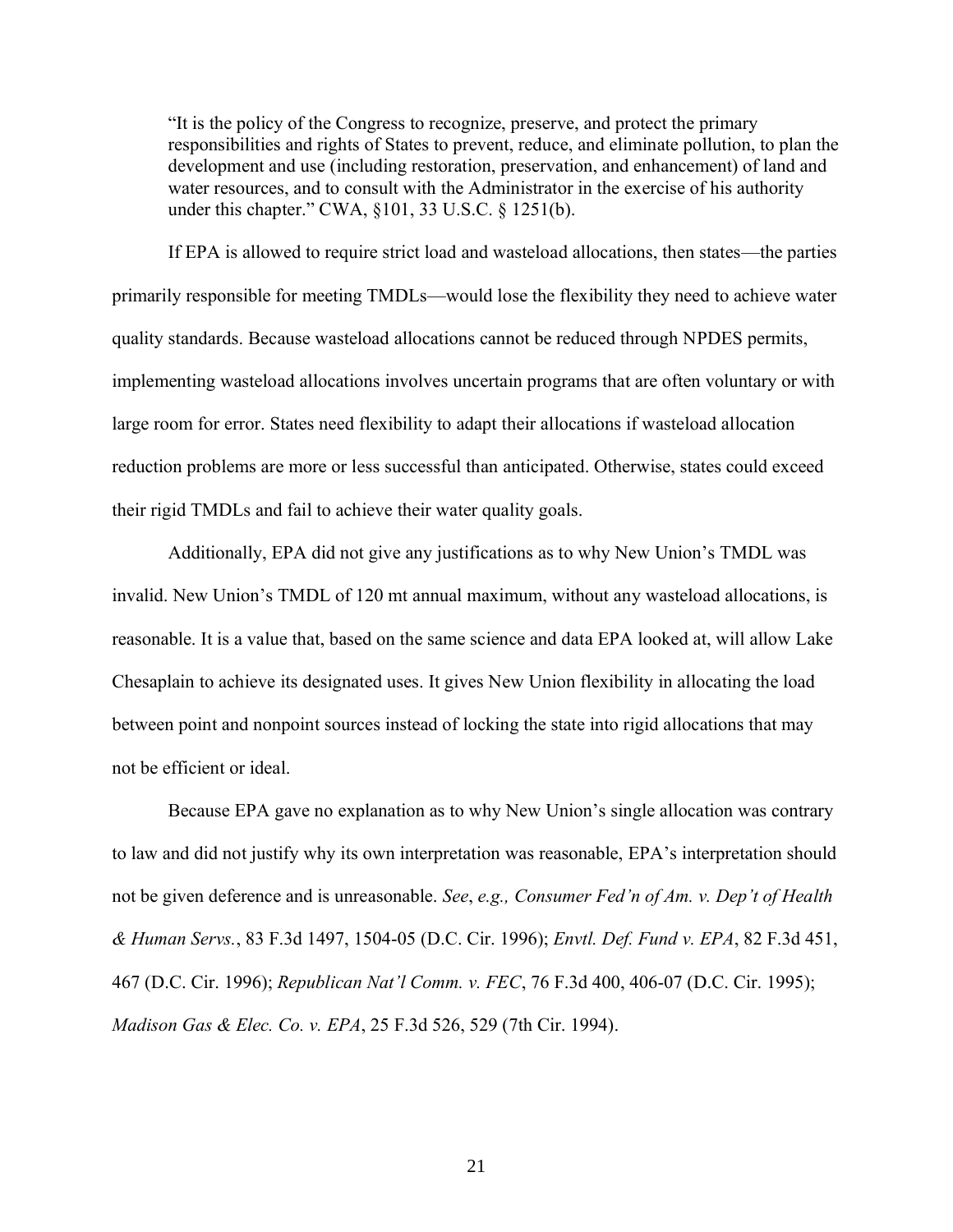## **III. The Adoption of Annual Pollution Loading Reduction Does Not Violate CWA § 303(d).**

The word "daily" in "total maximum daily load" in CWA  $\S$  303(d) is ambiguous and EPA's use of a phased-in annual pollution load is reasonable. Whether EPA's adoption of an annual pollution loading violates CWA § 303(d) is a question of statutory interpretation. When reviewing agency actions involving statutory interpretation, the level of judicial deference to agency action is governed by the two-step framework in *Chevron*. 467 U.S. 837.

## A. The Clean Water Act § 303(d)'s Use of "Daily" in "Total Maximum Daily Load" is Ambiguous.

When a water body is listed as impaired, CWA § 303(d) requires that states develop and submit a "total maximum daily load" (TMDL) for all offending pollutants in that water body "at a level necessary to implement the applicable water quality standards." CWA,  $\S 303(d)(1)(C)$ , 33 U.S.C. § 1313(d)(1)(C). The CWA does not define "total maximum daily load," and Congress's intent for how EPA and states should express TMDLs is ambiguous.

In assessing whether "TMDL" is ambiguous, courts must look beyond the exact words and look at them in context of the statute as a whole. "In determining whether Congress has specifically addressed the question at issue, a reviewing court should not confine itself to examining a particular statutory provision in isolation. The meaning—or ambiguity—of certain words or phrases may only become evident when placed in context." *FDA v. Brown & Williamson Tobacco Corp.,* 529 U.S. 120, 132 (2000). Therefore, when looking at a specific part of a statute, "the words of a statute must be read in their context and with a view to their place in the overall statutory scheme." *Id.* (citations and internal quotations omitted). This applies more strongly to the CWA, which the DC Circuit has held "is to be given a reasonable interpretation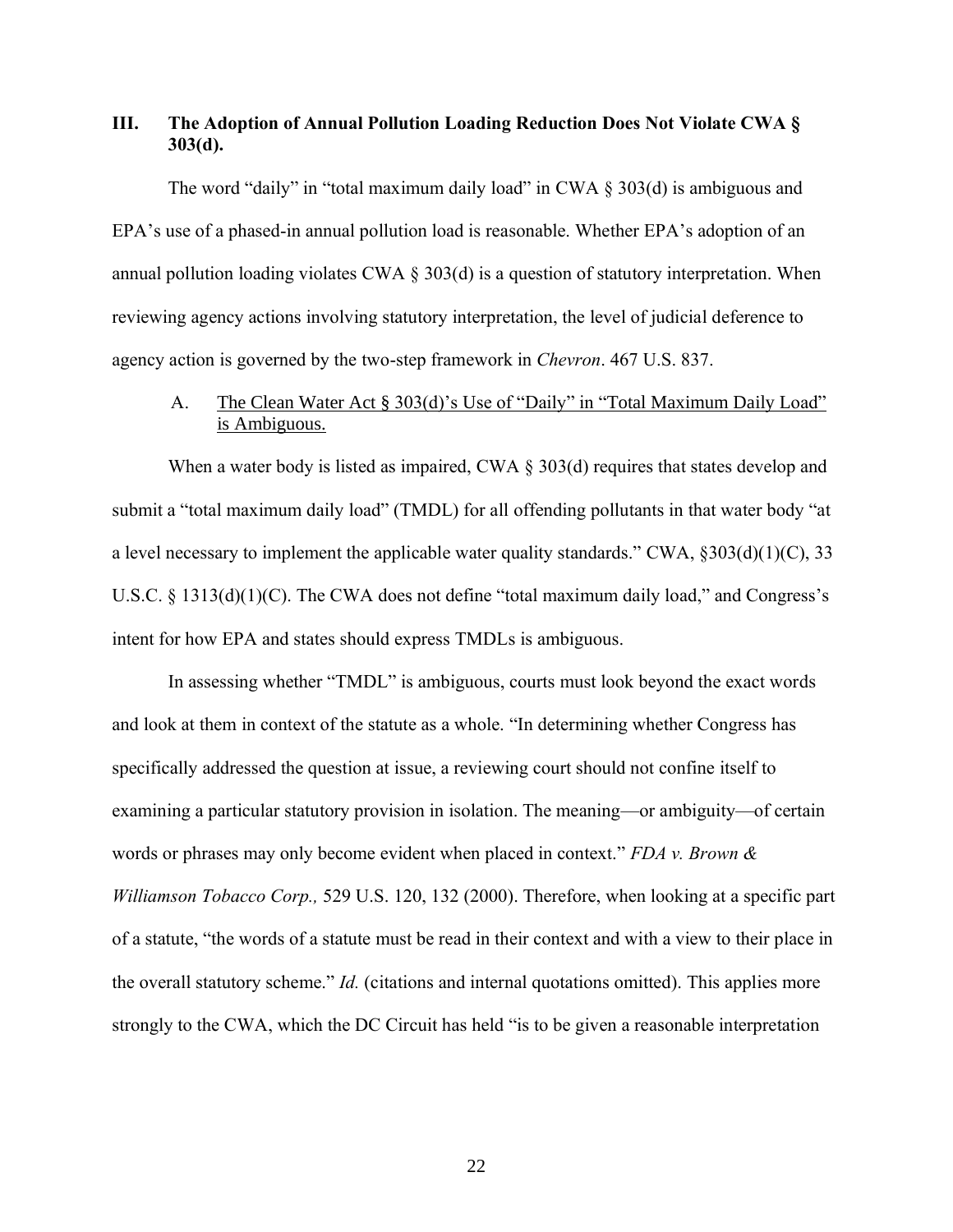which is not parsed and dissected with the meticulous technicality applied in testing other statutes and instruments." *Env't Def. Fund, Inc. v. Costle,* 657 F.2d 275, 292 (D.C. Cir. 1981).

Looking at the phrase "total maximum daily load" in light of the entire statute shows that Congress's intent is not clear. The CWA allows for the creation of TMDLs for a potentially huge range of pollutants. 33 U.S.C. § 1313(d)(1)(c) (stating that states must establish TMDLs for all "pollutants which the Administrator identifies . . . as suitable for such calculation."). Each of these potential pollutants requires states and EPA to understand how "the pollutant enters, interacts with, and, at a certain level or under certain conditions, adversely impacts an affected waterbody." *NRDC v. Muszynski,* 268 F.3d 91, 98 (2d Cir. 2001). Pollutants interact with bodies of water differently, and harmful consequences may be immediate or slow forming. *Id*. With thousands of diverse pollutants potentially falling under this regulation and with so much discretion given to EPA and states in regulating these pollutants, it is unlikely that Congress would intend for them all to be regulated in the exact same manner regardless of their different impacts and characteristics.

The structure of the CWA at large shows that Congress intended for EPA and states to have flexibility. When interpreting a statute's meaning, we must look to Congress's intent: "[T]he fair interpretation of a statute is often . . . revealed more by the demonstrable purposes that produced it than by its precise phrasing." *Universal Camera Corp v. NLRB*, 340 U.S. 474, 489 (1951). In this case, the CWA gives EPA broad discretion when reviewing state-submitted TMDLs. The Act does not specify the grounds that would require an agency to disapprove a TMDL, suggesting that EPA has broad discretion over the implementation of TMDL. CWA § 303, 33 U.S.C. § 1313. Furthermore, the Act's overall structure is designed to allow cooperative federalism between the states and EPA to keep bodies of water in compliance with their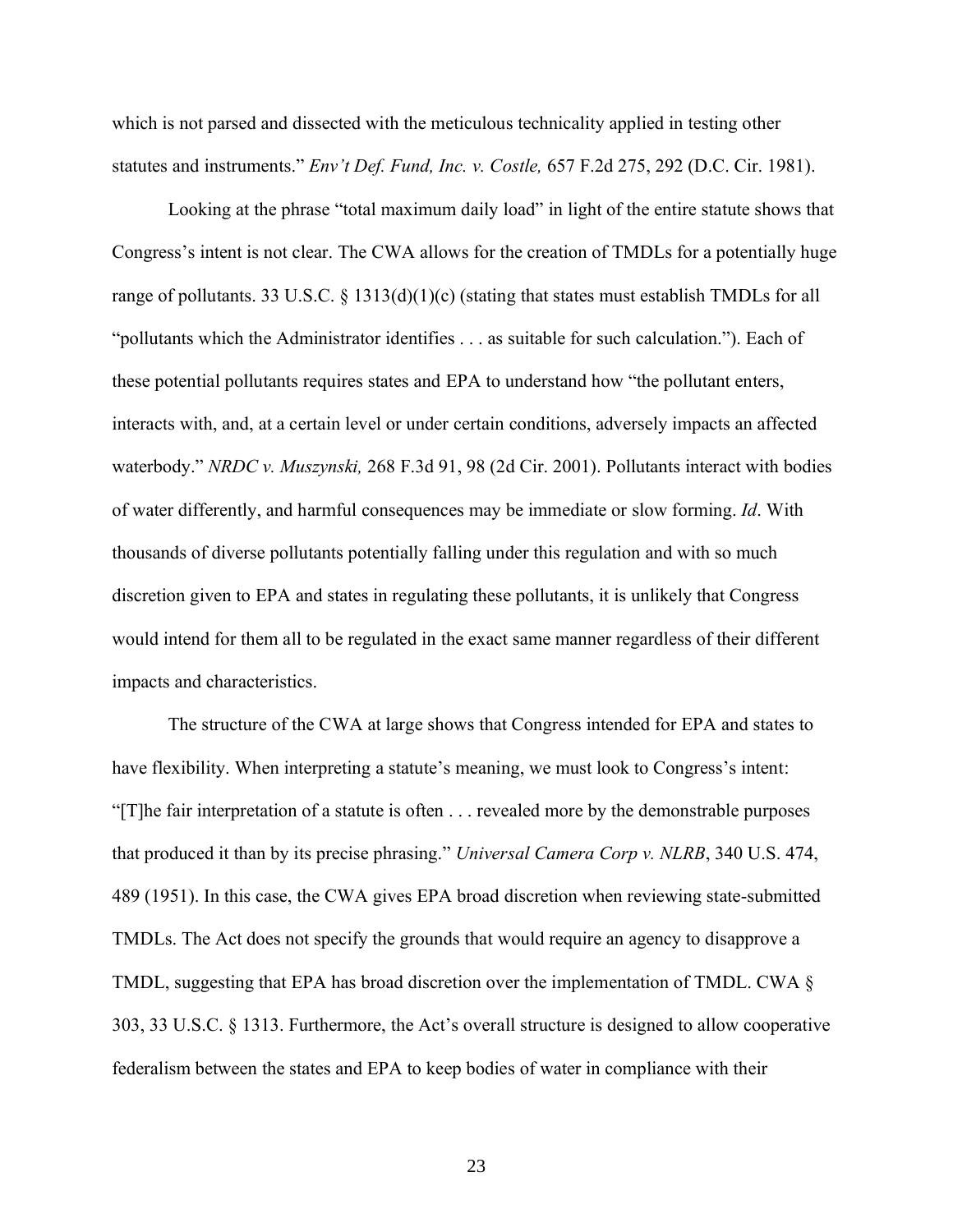designated uses. *Id*. EPA has broad discretion to use its scientific expertise in deciding which pollutants to regulate and what TMDLs to approve or reject. CWA §  $303(d)(1)(C)$ , 33 U.S.C. §  $1313(d)(1)(C)$ . Therefore, Congress created this Act to give EPA the authority and discretion it needed to protect the nation's bodies of water. Allowing EPA to determine the most appropriate unit of mass per time therefore fits in with the overall constitutional structure.

Additionally, the fact that Congress did not define TMDL indicates that they did not intend for TMDL to have a rigid meaning. CWA § 303, 33 U.S.C. § 1313. Acknowledging the lack of a definition, EPA has filled the gap left by Congress and has interpreted CWA § 1313 to require that a TMDL be "expressed in terms of either mass per time, toxicity, or other appropriate measures." 40 C.F.R. § 130.2(i). This definition of "mass per time" is consistent with the rest of the CWA, stating that TMDLs must be set at a number "necessary to implement the applicable water quality standards." CWA § 303(d), 33 U.S.C. § 1313(d). They must be established in a way specific both to the individual pollutant as well as the waterbody being regulated. *Id*. And for some pollutants, being measured on a time frame other than daily could make the most scientific and practical sense.

Other courts have acknowledged the ambiguity of TMDL requirements and have held that Congress has given EPA broad authority to identify and promulgate TMDLs. The Twelfth Circuit should follow the sound reasoning of these courts and hold that the meaning of "TMDL" is vague, and EPA has the ability to interpret the meaning of TMDL and apply it in a reasonable way. *See Pronsolino v. Nastri,* 291 F.3d 1123, 1131 (9th Cir. 2002) ("[T]he EPA has the delegated authority to enact regulations carrying the force of law regarding the identification of § 303(d)(1) waters and TMDLs."); *Muszynski,* 268 F.3d at 98–99 ("We are not prepared to say Congress intended that such far-ranging agency expertise be narrowly confined in application to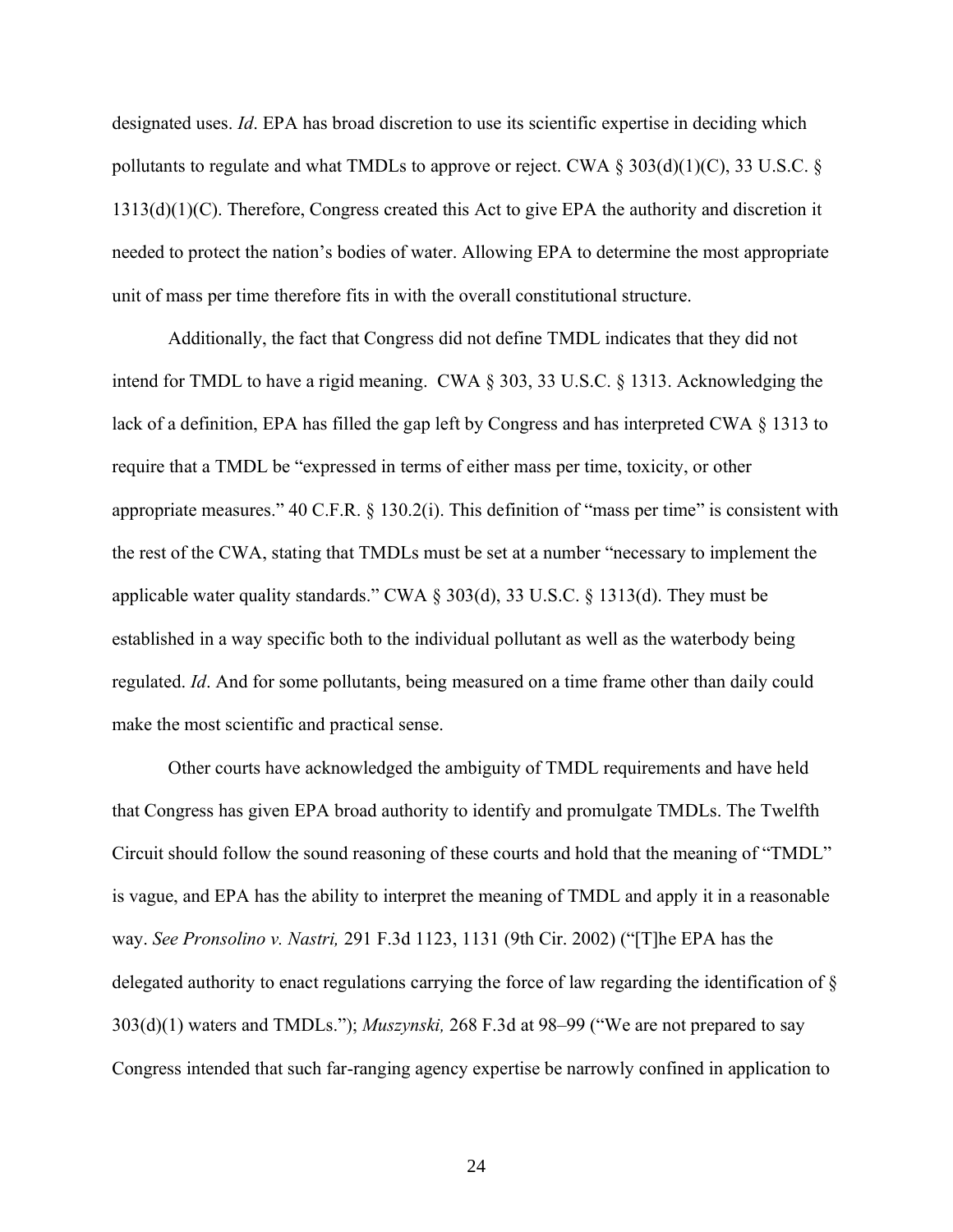regulation of pollutant loads on a strictly daily basis . . . . Accordingly, we agree with [the] EPA that a 'total maximum daily load' may be expressed by another measure of mass per time.").

This Court should follow the Second Circuit's *Muszynski* decision and determine that Congress did not clearly require EPA to set TMDLs in daily loads when regulating an openended number of different pollutants. *Muszynski*, 268 F.3d 91.

#### B. EPA's Use of an Annual Pollution Load is Reasonable.

Because the statute is ambiguous, the Court now must assess whether EPA's interpretation of TMDL is reasonable. *Chevron*, 467 U.S. 837. EPA's use of an annual pollution load for phosphorus in Lake Chesaplain is reasonable. The decision is supported by evidence because it aligns with how pollution in Lake Chesaplain actually works (Record at 7), the effects of phosphorus are not instantaneous but depend on the overall loading of phosphorus (Record at 8), and the EPA's TMDL interpretation aligns with how New Union's NPDES permit can regulate phosphorus.

The use of an annual load is also appropriate because it aligns with NPDES permit timeframes. The CWA prohibits anyone from discharging pollutants through a point source into a water of the United States unless they have a NPDES permit. CWA § 402(b), 33 U.S.C. § 1342(b). States are responsible for administering NPDES permits, which set the permissible level of pollutants allowed. *Id*. Therefore, NPDES permitting is key to the implementation of TMDLs because permits must not allow for the discharge of more pollutants than an impaired body of water is able to accommodate. However, NPDES permit regulations "do not require that effluent limits in permits be expressed as maximum daily limits" and could therefore be expressed as an annual load. OFFICE OF WATER, U.S. ENVTL. PROT. AGENCY, ESTABLISHING TMDL "DAILY" LOADS IN LIGHT OF THE DECISION BY THE U.S. COURT OF APPEALS FOR THE D.C. CIRCUIT IN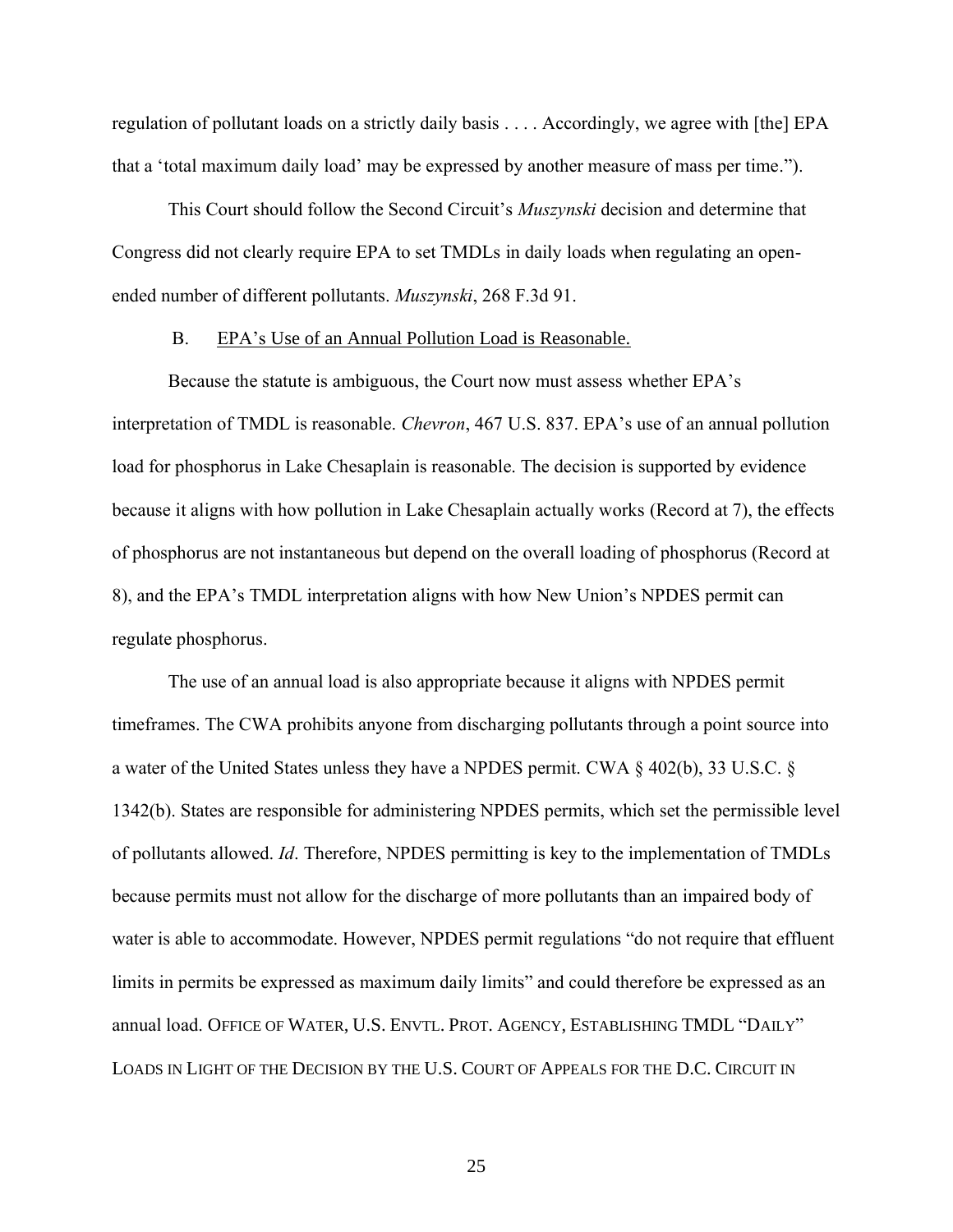*FRIENDS OF THE EARTH, INC. V. EPA, ET AL.*, NO.05-5015, (Apr. 25, 2006) AND IMPLICATIONS FOR NPDES PERMITS (Nov. 15, 2006). Therefore, having an annual pollution TMDL could align best with how pollution regulation actually works in New Union, making an annual TMDL a reasonable interpretation.

Additionally, using annual instead of daily TMDLs reflects how phosphorus pollution operates in Lake Chesaplain. Most phosphorus loading is the result of nonpoint sources, and none of the nonpoint sources in New Union pollute in regular, daily increments. Record at 9. Phosphorus from CAFOs enters Lake Chesaplain through surface runoff, which occurs during precipitation events, and from groundwater, where the flow is not consistent every day across the year. Record at 9. Likewise, phosphorus from agricultural sources is often linked to precipitation events. Furthermore, the septic systems input phosphorus into Lake Champlain on an irregular basis because the houses using the septic systems are mostly second homes and thus not occupied continuously throughout the year. Record at 7. Therefore, daily TMDLs would not properly reflect the actual dynamic of phosphorus flows into Lake Chesaplain and using a different timeframe besides a daily load allocation is reasonable.

### **IV. Phasing in Pollution Loading Reduction Over Five Years Does Not Violate Clean Water Act § 303(d).**

Whether or not EPA can construct "total maximum daily load" to allow for a phased percentage reduction in phosphorus loading is a question of statutory interpretation and must be analyzed under the *Chevron* framework. *Chevron*, 467 U.S. 837.

#### A. CWA § 303(d)'s Use of "Total Maximum Daily Load" is Ambiguous when it Comes to Phased Reductions.

"Total maximum daily load" is ambiguous when it comes to phased reductions. In CWA § 303(d), "total maximum daily load" is not defined. 33 U.S.C. 1313(d). While the TMDL must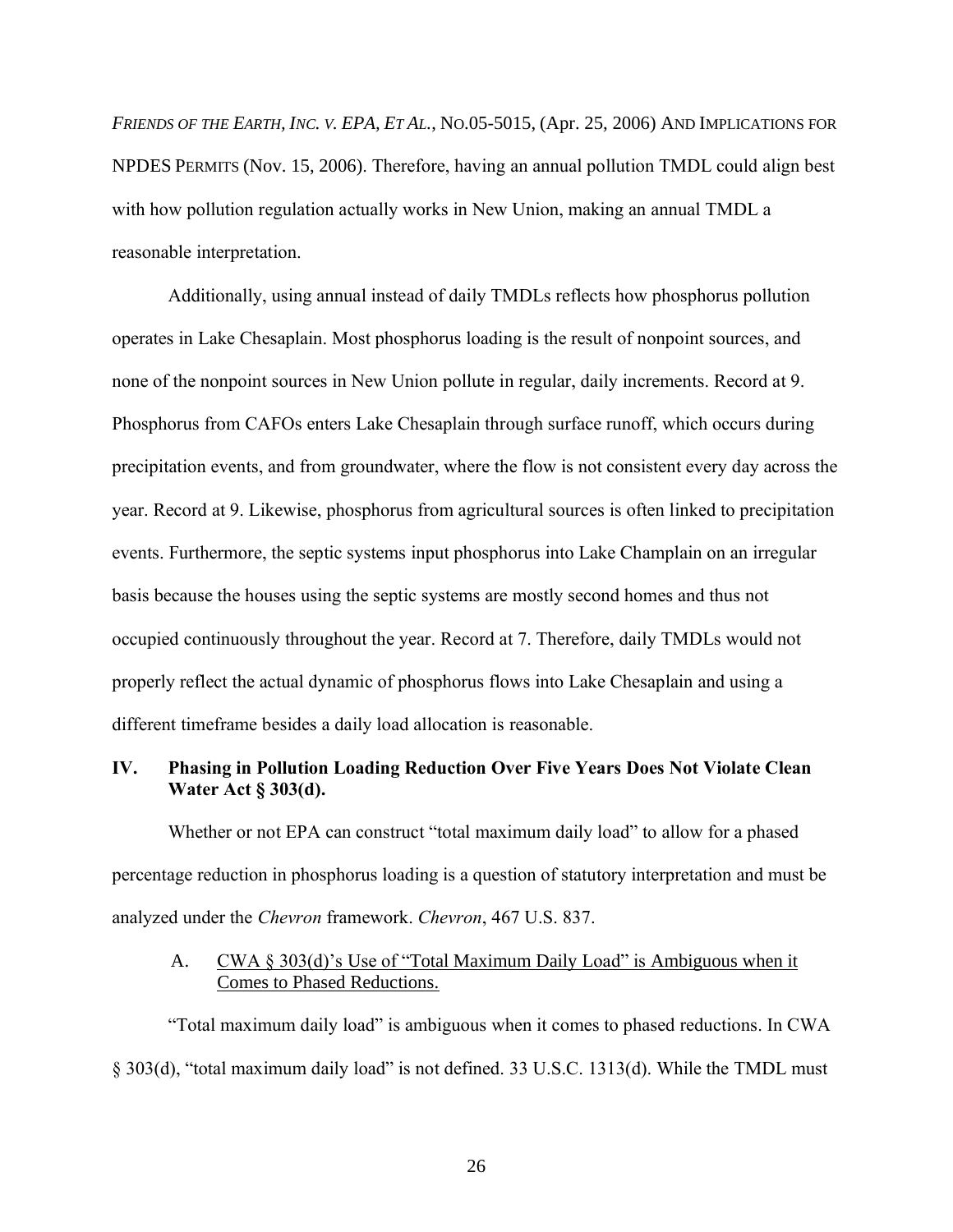be "at a level necessary to implement the applicable water quality standards with seasonal variations and a margin of safety which takes into account any lack of knowledge concerning the relationship between effluent limitations and water quality," this says nothing as to the timeline at which it must be implemented. 33 U.S.C. 1313(d)(1)(C). The lack of a timeline for full TMDL implementation shows that Congress has not "directly spoken to the precise question at issue," indicating ambiguity. *Chevron*, 467 U.S. at 842. Furthermore, taken in light of the entire statute which gives states discretion to develop designated uses and TMDLs that will restore impaired waters, and considering the discretion EPA has in approving or denying TMDLs, it follows that the statute intended to give EPA discretionary authority to implement this program in a way that makes sense for the waterbody and pollutant, unless the statute clearly states otherwise.

#### B. EPA's Use of a Phased-in "Total Maximum Daily Load" is Reasonable.

EPA's use of a phased-in TMDL is reasonable. If the target TMDL to get a body of water in compliance with its designated use had to be fully implemented the year that a TMDL is approved, then states and regulated entities would be set up to fail. Reducing the TMDL can require technological adoption, participation in voluntary programs to reduce nonpoint sources, and the establishment of new NPDES permit limits. If EPA or a state required a 35% reduction from the TMDL baseline immediately, the likelihood of being able to immediately meet that TMDL is very low. Setting up a program in a way where compliance is nearly impossible reduces the credibility of the program, creates skepticism around the program, and unfairly burdens regulated entities with impossible mandates. Furthermore, creating an immediately implementable TMDL that is not achievable does not advance the water body's achievement of designated uses more than a staged approach would. Having EPA use its scientific expertise to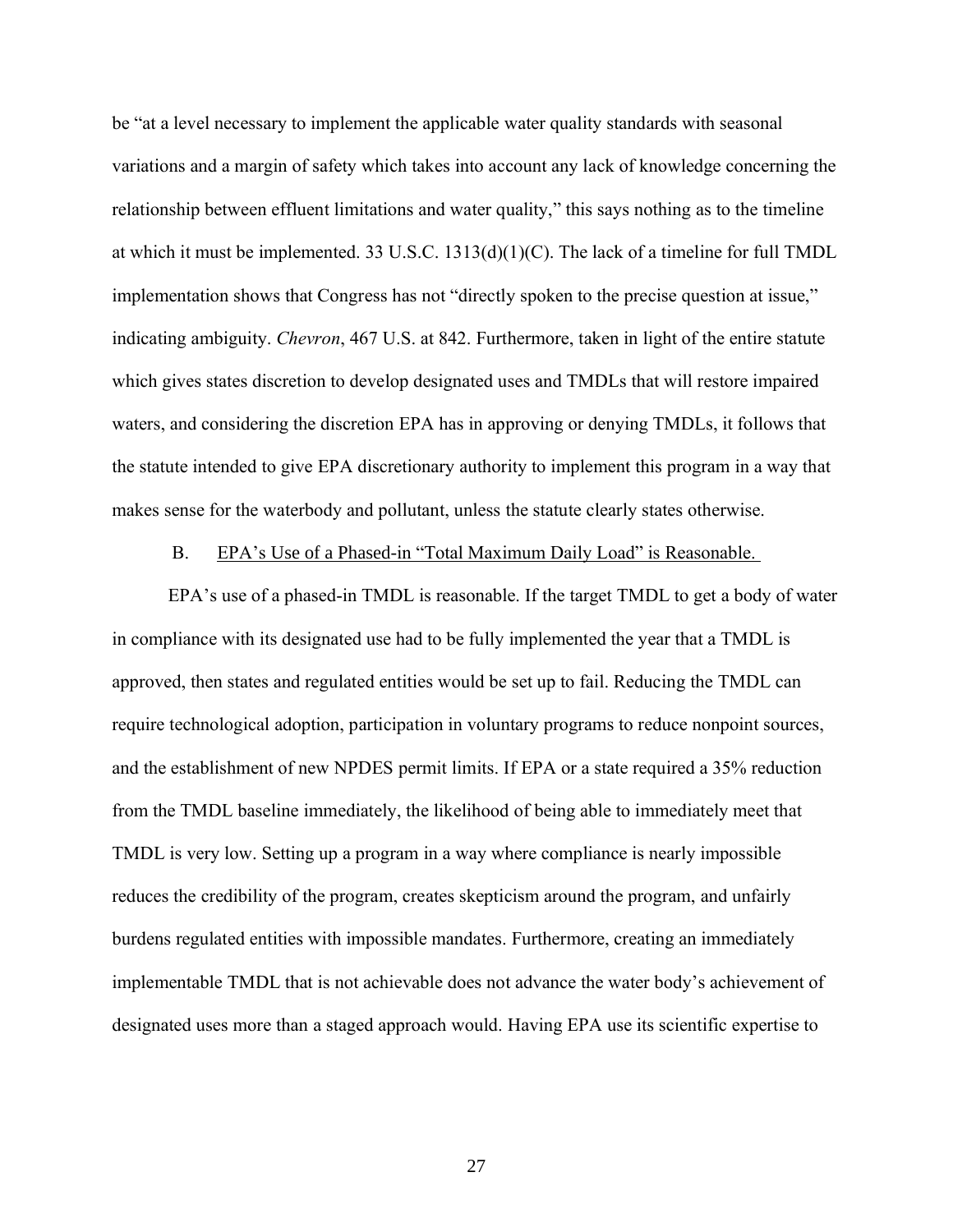decide the best time period for TMDL implementation is a reasonable assessment of "total maximum daily load." CWA § 303, 33 U.S.C. 1313.

EPA has used and thoroughly justified the use of multi-year TMDLs for over a decade. In a 2006 EPA Memorandum, EPA clarified three types of phased TMDLs that are used. OFFICE OF WATER, U.S. ENVTL. PROT. AGENCY, MEMORANDUM: CLARIFICATION REGARDING "PHASED" TOTAL MAXIMUM DAILY LOADS (Aug. 2, 2006). When TMDL uses a "staged implementation" when its actions are staged over a period of time to eventually restore a water body to its designated use. *Id*. The memo recognizes that some TMDLs will require "staged implementation to a degree, particularly if they include nonpoint sources, and that in many of these cases the staging will be significant." *Id*. The memo demonstrates that EPA has considered the value of staged implementation to stakeholders and water quality.

Furthermore, courts have upheld a similar implementation program in the Chesapeake Bay TMDL scheme. *Am. Farm Bureau Fed'n*, 792 F.3d at 297. The Chesapeake Bay TMDL was established in December 2010 and is "designed to ensure that all pollution control measures needed to fully restore the Bay . . . are in place by 2025." *Frequent Questions about the Chesapeake Bay TMDL*, EPA, https://www.epa.gov/chesapeake-bay-tmdl/frequent-questionsabout-chesapeake-bay-tmdl (last visited Nov. 11, 2021). Therefore, the TMDL set target dates 15 years out by which EPA said the states should meet their quality standards. *Am. Farm Bureau Fed'n*, 792 F.3d at 300. That Court went on to note that "promulgating an accurate TMDL . . . requires consideration of a timeline and of changes over time." *Id*. Timelines for restoration and a pollution-reduction plan could vary depending on "the dynamic nature of watersheds." *Id.*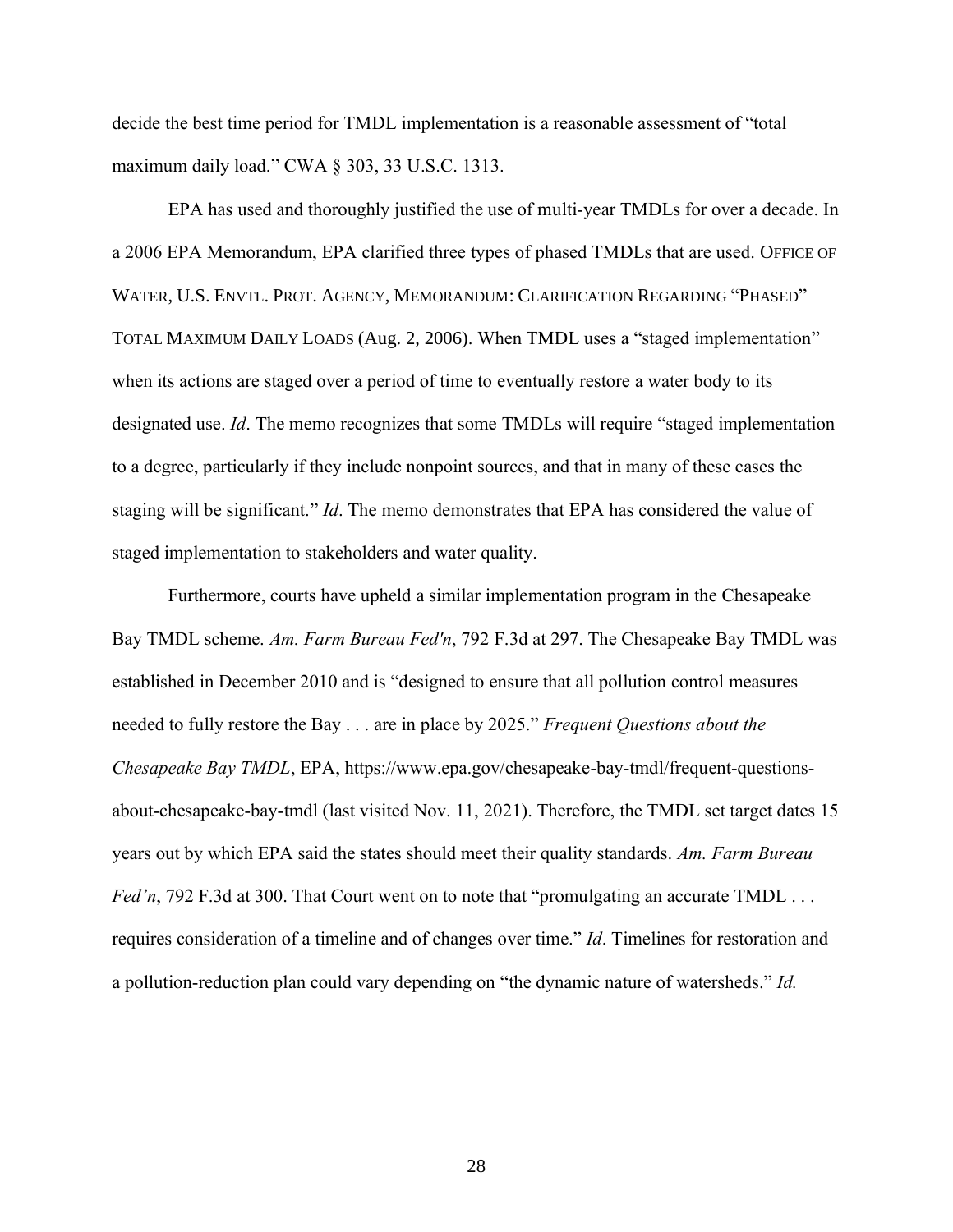Therefore, EPA's interpretation of "TMDL" to allow phased implementations—enabling reductions to be achieved and the water body to be restored without creating instantaneous and impossible compliance timelines—is reasonable.

#### **V. EPA's Recommendation of BMPs was Not Arbitrary and Capricious.**

EPA's BMPs suggestion was not arbitrary and capricious because: (1) EPA's BMPs suggestion did not require New Union to implement BMPs to reach WQS, (2) EPA's TMDL regulation requires that BMPs are made practical before point source discharge can be relaxed, (3) BMPs do not need to be reasonably assured before EPA can suggest BMPs, and (4) the lack of BMPs implementation since EPA adopted the CWIP does not make EPA's suggestion of BMPs arbitrary and capricious because there was no positive evidence in the record—at the time that EPA adopted the CWIP—that New Union would not enforce BMPs.

As previously discussed, the court uses an "abuse of discretion" scope of review to judge whether the agency decision is "arbitrary and capricious" when judging the efficacy of an agency's decision. 5 U.S.C.  $\S 706(2)(A)$ . The scope of the arbitrary and capricious review is narrow, giving deference to the agency's authority and expertise in the subject matter. *Motor Vehicle Mfrs. Ass'n.*, 463 U.S. at 42-43. A court must not substitute its own judgment for the agency's judgment; however, the court must still find a "rational connection between the facts found and the choice made" by the agency. *Id.* at 43. When assessing the agency's reasoning for its decision, a court may only rely upon the agency record and must not look to external matters beyond the scope of facts that the agency relied on to make its decision. *Id.* at 44. The agency's decision need not even be ideal, so long as the agency gives reasonable justification for its decision making. *Id.* at 43. However, a court should not, *sua sponte*, give a reasoned basis for an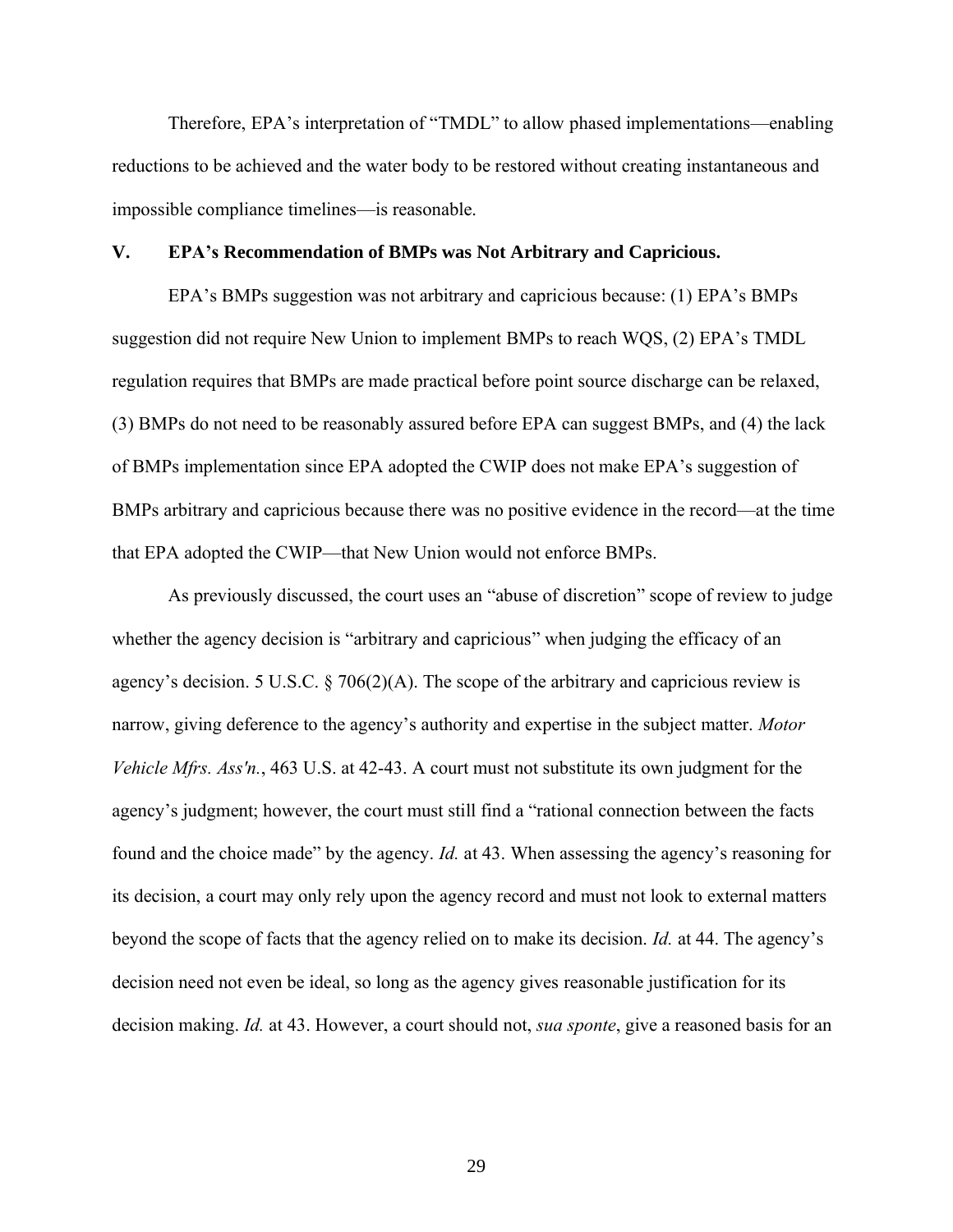agency decision if the agency itself has not proffered that reason. *Id*. An agency decision is arbitrary and capricious, for example, if it:

[R]elied on factors which Congress has not intended it to consider, entirely failed to consider an important aspect of the problem, offered an explanation for its decision that runs counter to the evidence before the agency, or is so implausible that it could not be ascribed to a difference in view or the product of agency expertise.

*Id.* 

Here, EPA's BMPs recommendation in the CWIP was not arbitrary and capricious. First, EPA's BMPs suggestion did not require New Union to implement BMPs nor foreclose it from using other strategies besides BMPs to reach WQS for Lake Chesaplain. Second, EPA's TMDL regulation requires that BMPs for nonpoint sources be practicable before point source discharge limitations can be relaxed. Furthermore, EPA does not need to assure that BMPs will actually occur before it can suggest BMPs. Finally, the lack of BMPs since EPA adopted the CWIP does not render EPA's suggestion of BMPs arbitrary and capricious because there was no affirmative evidence in the record—at the time that EPA adopted the CWIP—that New Union would not enforce BMPs.

A. EPA's BMPs Recommendation was Not Arbitrary and Capricious Because they Merely Suggested how New Union Could Reach Discharge Requirements Under the CWIP.

EPA's recommendation of BMPs was not arbitrary and capricious because CWA § 303(d) is only a planning provision for TMDLs, which does not require or prohibit any state actions but merely informs the TMDLs implementation. *City of Arcadia v. U.S. Env't Prot. Agency*, 265 F. Supp. 2d 1142, 1144-1145 (N.D. Cal. 2003); *Idaho Sportsmen's Coal. v. Browner*, 951 F. Supp. 962, 966 (W.D. Wash. 1996). BMPs, which EPA recommended at the CWA § 303(d) planning stage, will not obligate New Union to carry out BMPs. Record at 10; *See City of Arcadia*, 265 F. Supp. 2d at 1144-1145 (stating that "a TMDL does not, by itself,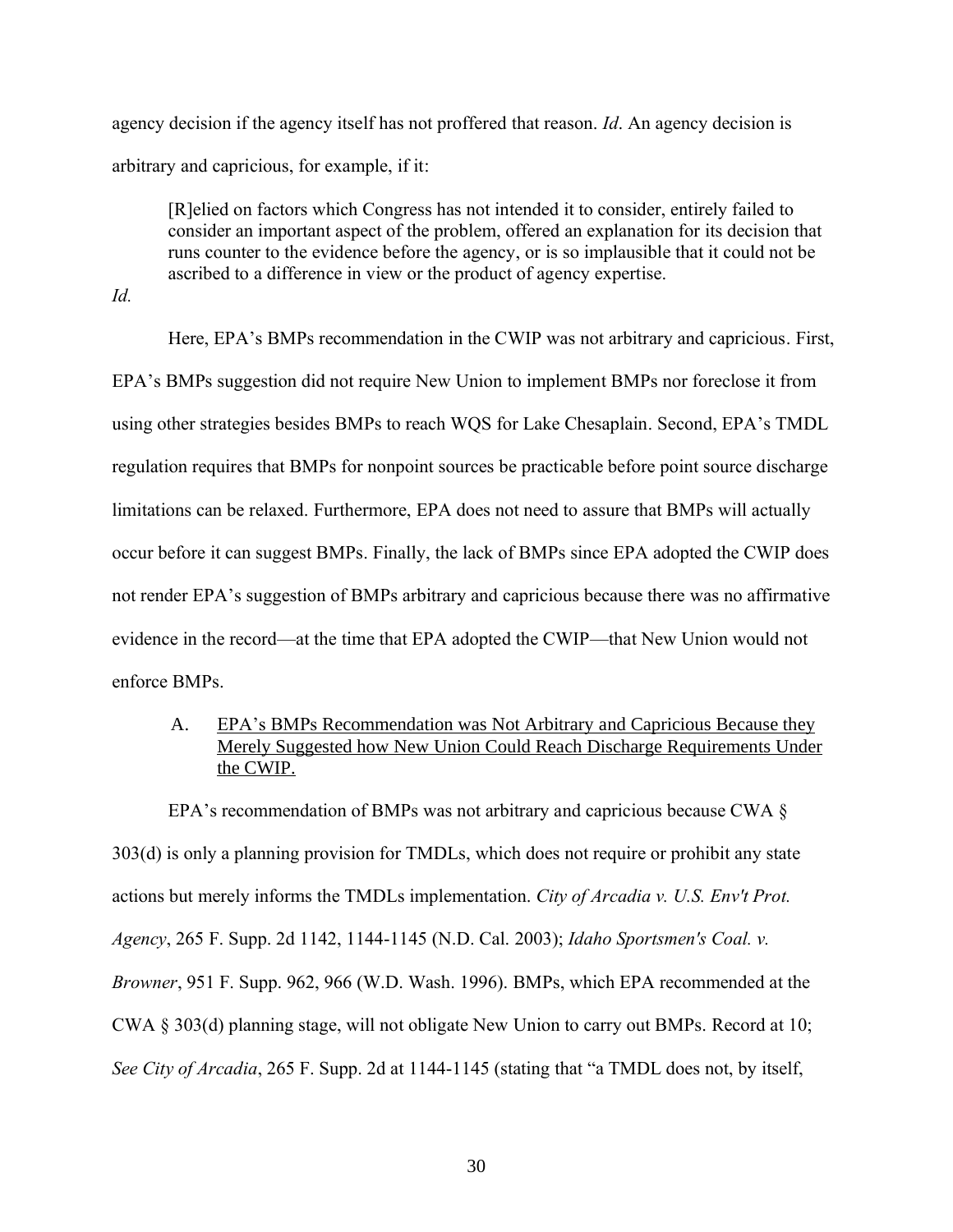prohibit any conduct or require any actions"). Hypothetically, if EPA had recommended against using BMPs at the CWA § 303(d) planning stage, New Union would not be required to abstain from BMPs because TMDLs do not enforce pollution reduction themselves; rather, they "inform the design and implementation" of TMDLs at the CWA § 303(e) stage. *Idaho Sportsmen's Coal.*, 951 F. Supp. at 966. Because EPA's recommendation of BMPs under CWA § 303(d) does not bind New Union's TMDL implementation under CWA § 303(e), New Union may ultimately choose to meet TMDL discharge requirements through other measures such as stricter permitting on point sources. *Sierra Club v. Meiburg*, 296 F.3d 1021, 1025 (11th Cir. 2002). Therefore, EPA's recommendation to include BMPs in the planned CWIP was not arbitrary and capricious because it was merely a suggestion as a way for New Union to reach its discharge requirements in the CWIP.

### B. EPA's BMPs Recommendation was Not Arbitrary and Capricious Because the Regulation About TMDLs is Conditional and was Not Triggered.

The language of EPA's TMDL regulation is conditional, and therefore EPA's BMPs suggestion does not automatically relax nonpoint source discharge limitations. 40 CFR 130.2(i). EPA's TMDL regulation states the following: "If Best Management Practices (BMPs) or other nonpoint source pollution controls make more stringent load allocations practicable, then wasteload allocations can be made less stringent." *Id*. The regulation's construction is conditional, requiring that BMPs make the reduction of nonpoint source discharges workable before point source discharge limitations can be relaxed.

Here, EPA's suggested BMPs in the CWIP do not automatically trigger the first half of the conditional regulation—that BMPs must make the reduction of nonpoint discharges workable. Just because EPA recommended BMPs to New Union, that does not mean that these BMPs are practicable to New Union and its stakeholders. Order 9-10. Indeed, New Union took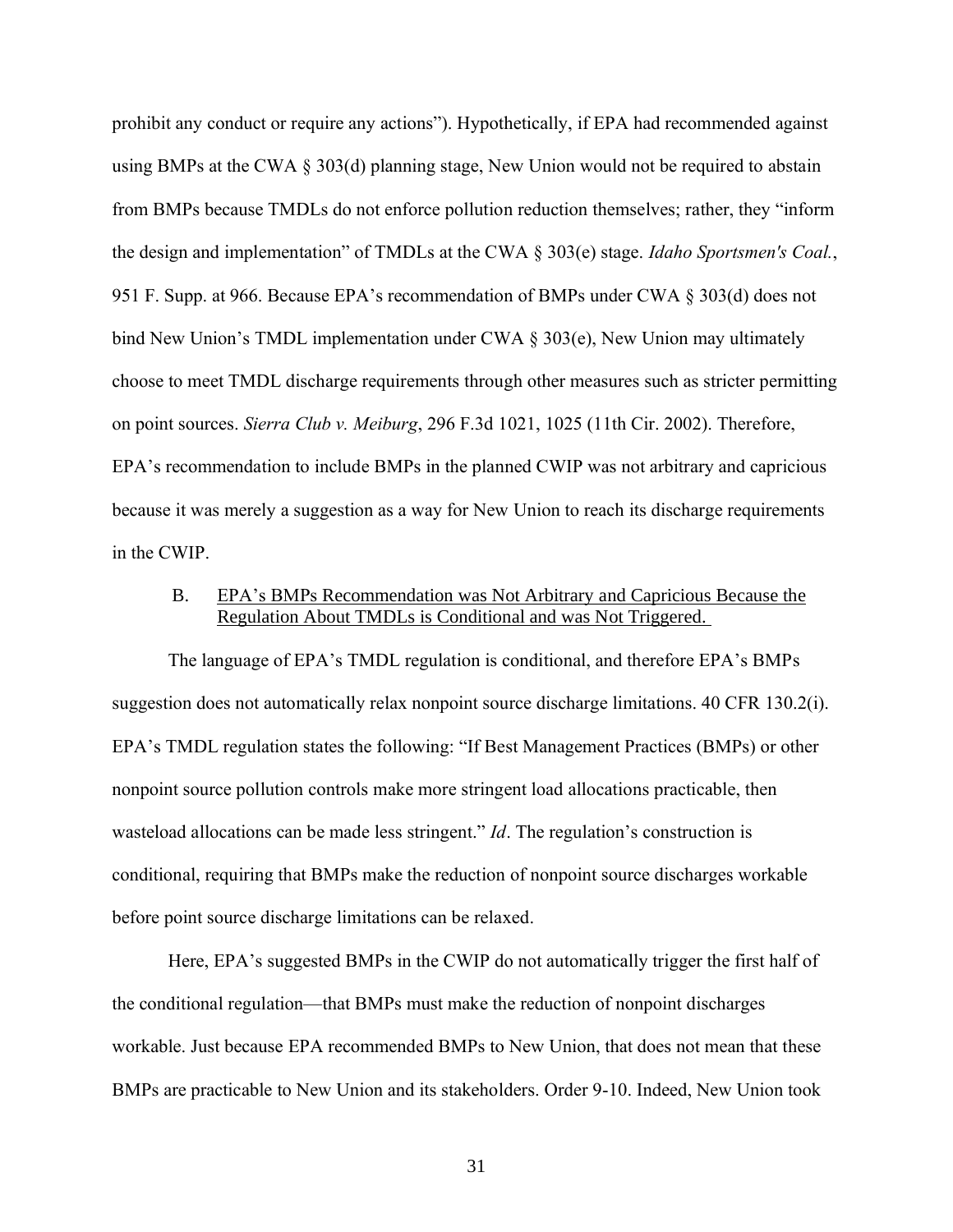comments from agricultural and residential stakeholders regarding BMPs, and New Union ultimately decided to exclude nonpoint source reductions from its preferred TMDL plan. Order 9-10. Thus, the BMPs for nonpoint sources are not workable, or "practicable," under EPA's regulation, so relaxation of point source discharges cannot occur. In consequence, New Union will have to restrict point source allocations more than EPA had submitted in the CWIP; but, because planning TMDLs do not require or prohibit action in and of themselves, New Union has the freedom to restrict point source allocation further since it cannot rely on BMPs to relax restrictions for point sources under 40 CFR 130.2(i).

### C. EPA's BMPs Recommendation was Not Arbitrary and Capricious Because the Implementation of BMPs do Not Need to be Reasonably Assured.

In response to CLW's claim at the trial level, EPA's guidance that there must be a reasonable assurance that BMPs will be achieved is not an agency rule and therefore nonbinding. EPA, Guidance for Water Quality Based Decisions: The TMDL Process (1991) ("EPA 1991 Guidance"); *see also Nat'l Min. Ass'n v. McCarthy,* 758 F.3d 243, 252 (D.C. Cir. 2014) (stating that stakeholders "may ignore EPA's Final Guidance without facing any legal consequences"). The guidance states the following: "In order to allocate loads among both nonpoint and point sources, there must be reasonable assurances that nonpoint source reduction will in fact be achieved." EPA 1991 Guidance.

Here, New Union does not need to provide a "reasonable assurance" that BMPs will be enforced so that EPA can recommend BMPs at the TMDL planning phase under CWA § 303(d). New Union does not need to provide a reasonable assurance because EPA's guidance is nonbinding on states and stakeholders. If EPA were to propose a reasonable assurance standard for BMPs, EPA must go through formal rulemaking or the informal notice-and-comment process to create binding rules on the public. 5 U.S.C. § 553. Because BMPs do not need to be reasonably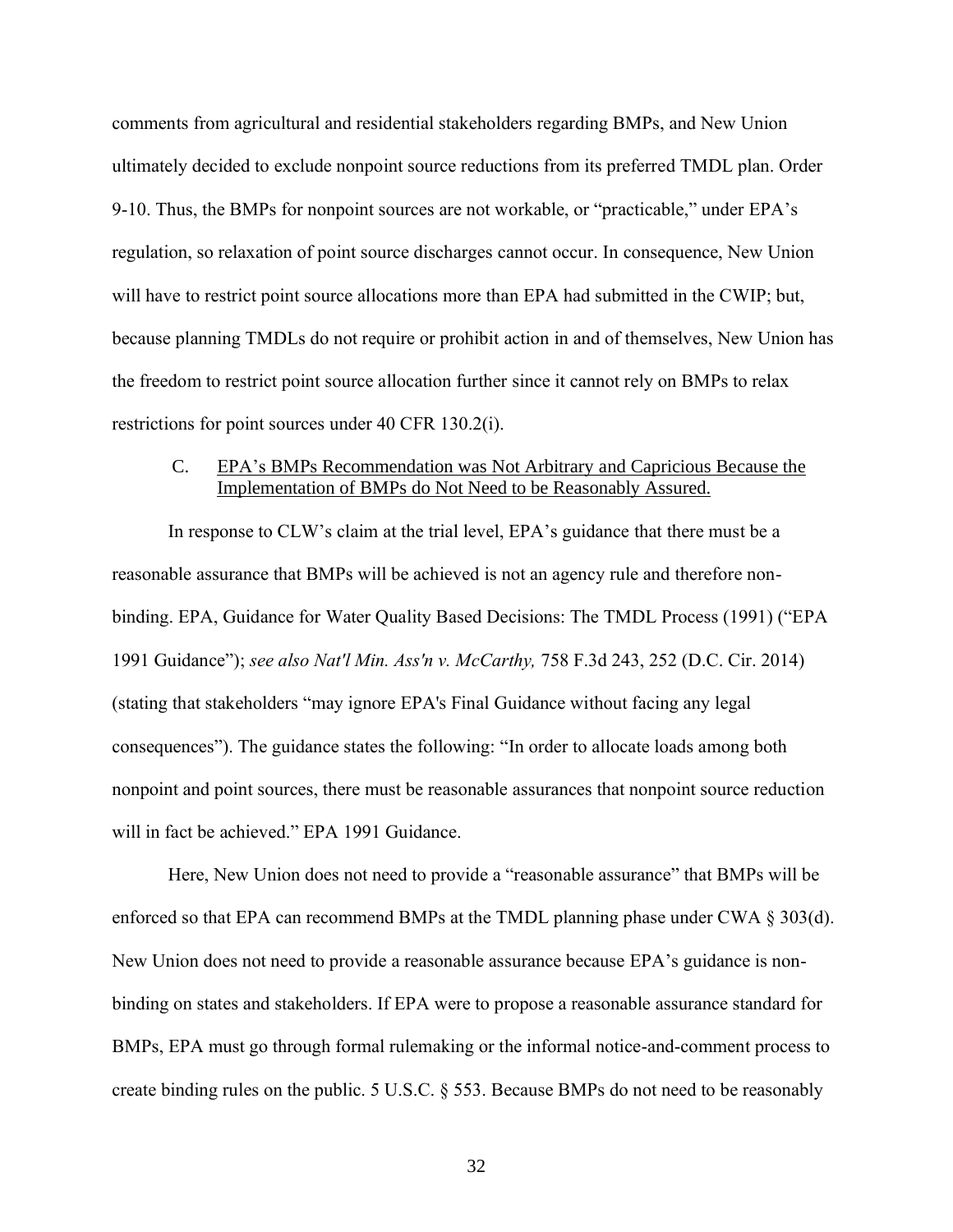assured at the TMDL CWA § 303(d) stage, EPA's BMPs suggestion was not arbitrary and capricious.

### D. EPA's BMPs Recommendation was Not Arbitrary and Capricious Because there was no Affirmative Evidence in the Record that New Union Would Not Enforce BMPs.

Regardless of whether New Union has not enforced BMPs since EPA's adoption of the CWIP, EPA's BMPs recommendation was not arbitrary and capricious because the arbitrary and capricious standard scrutinizes only the record that EPA had at the time of approving the CWIP. *Fla. Power & Light Co. v. Lorion*, 470 U.S. 729, 743-744 (1985) (holding that a court's review of an administrative action must be "based on the record the agency presents to the reviewing court"); *see also Miezgiel v. Holder*, 33 F. Supp. 3d 184, 189 (E.D.N.Y. 2014) (stating that "arbitrary and capricious is a legal question to be resolved on the basis of agency records in existence at the time of the action").

Here, CLW asserts that New Union has not taken steps to enforce EPA's suggested BMPs. However, this was not a part of the record when EPA made its decision to adopt the CWIP. Record at 10. Although the public comments opposing BMPs were included in the agency record, there is still no affirmative indication in the record that New Union would not enforce BMPs. Record at 10. Moreover, as stated earlier, EPA's BMPs recommendation in the CWIP do not require or prohibit New Union's actions because the CWIP is merely a plan to reduce water pollutants under CWA § 303(d). Therefore, EPA's BMPs recommendation in the CWIP, when there was no information in the agency record at the time that positively implied that New Union would not enforce BMPs, was not arbitrary and capricious because EPA reasonably relied upon the record to suggest BMPs in the CWIP.